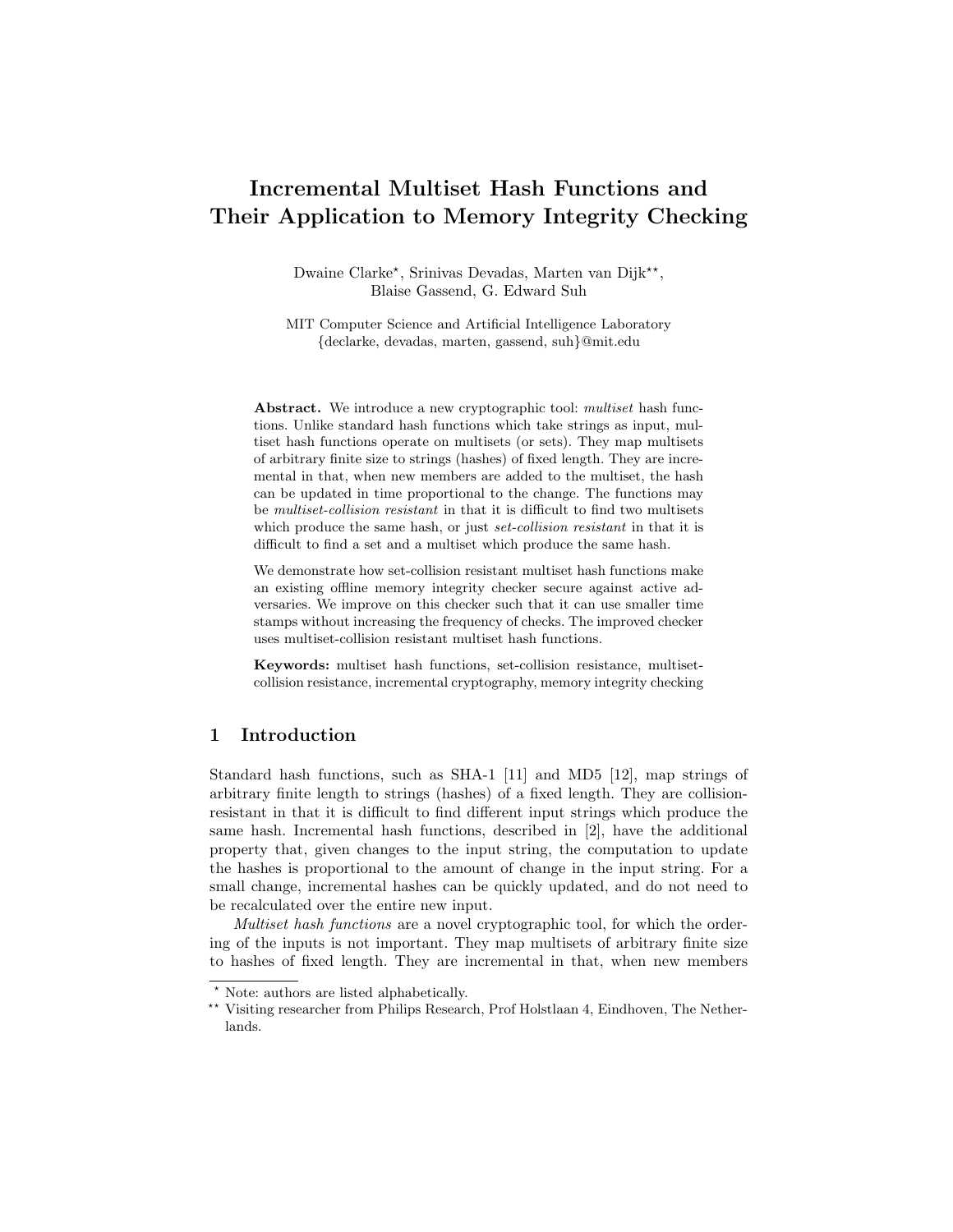are added to the multiset, the hash can be quickly updated. Because multiset hash functions work on multisets, we introduce definitions for multiset-collision resistance and set-collision resistance.

In particular, we introduce four multiset hash functions, each with its own advantages. MSet-XOR-Hash uses the XOR operation and is very efficient; however, it uses a secret key and is only set-collision resistant. MSet-Add-Hash uses addition modulo a large integer and, thus, is slightly less efficient than MSet-XOR-Hash; MSet-Add-Hash also uses a secret key but it is multiset-collision resistant. MSet-Mu-Hash uses finite field arithmetic and is not as efficient as the other two hash functions; however, MSet-Mu-Hash is multiset-collision resistant, and unlike the other two hash functions, does not require a secret key. MSet-VAdd-Hash is more efficient than MSet-Mu-Hash; it is also multiset-collision resistant, and does not use a secret key, but the hashes it produces are significantly longer than the hashes of the other functions.

The proven security of MSet-XOR-Hash and MSet-Add-Hash is quantitative. We reduce the hardness of finding collisions to the hardness of breaking the underlying pseudorandom functions. The proven security of MSet-Mu-Hash is in the random oracle model and is based on the hardness of the discrete logarithm problem. The proven security of MSet-VAdd-Hash is also in the random oracle model and is based on the hardness of the worst-case shortest vector problem.

We demonstrate how multiset hash functions enable secure offline integrity checkers for untrusted memory. Checking the integrity of memory is important in building secure processors which can facilitate software licensing and Digital Rights Management (DRM) [13, 14].

The paper is organized as follows. Section 2 describes related work and summarizes our contributions. Multiset hash functions are defined in Section 3. MSet-XOR-Hash and MSet-Add-Hash are described in Section 4; MSet-Mu-Hash and MSet-VAdd-Hash are described in Section 5. Our application of multiset hash functions to checking the integrity of memory is detailed in Section 6. Section 7 concludes the paper. Appendices A, B, C, and D prove the security of our multiset hash functions. Appendix E proves the security of our memory integrity checker.

# 2 Related Work and Our Contributions

The main contribution of our work is the introduction of multiset hash functions together with the definition of multiset and set collision resistance. The second contribution is the development of a general theory leading to Theorem 1 from which we derive set-collision resistance for MSet-XOR-Hash, a multiset hash based on the XOR operation (addition modulo 2), and multiset-collision resistance for MSet-Add-Hash, a multiset hash based on addition modulo a large integer. The theory generalizes the results in [3], where an XOR-based scheme is used for message authentication. Our theory holds for addition modulo any integer.

Both MSet-XOR-Hash and MSet-Add-Hash use a secret key. The third contribution is Theorem 2 that proves multiset-collision resistance for MSet-Mu-Hash,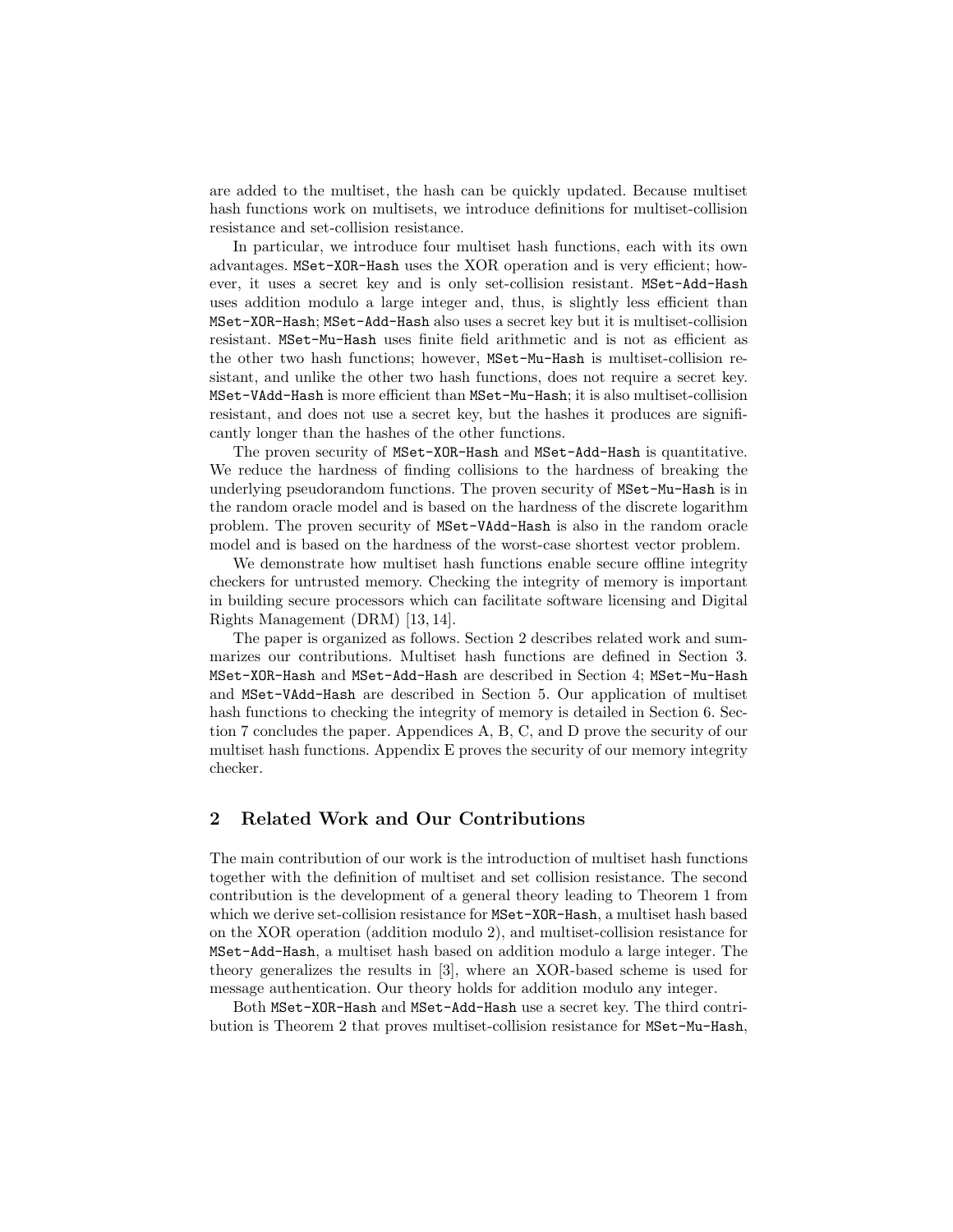a multiset hash function based on multiplication in a finite field; MSet-Mu-Hash does not use a secret key. The proof's basic line of thought is from [4] which develops message hashing based on multiplication in a finite field. The fourth contribution, leading to MSet-VAdd-Hash, is Theorem 3 proving that we may replace multiplication in the finite field by vector addition modulo a large integer. In [4], a similar theorem is used for message hashing. Our theorem (and their theorem) follows directly from application of Ajtai's theorem [1, 8].

Our final significant contribution is that we introduce an offline checker that is cryptographically secure against active adversaries, and which improves on the performance of the original offline checker in [6].

# 3 Multiset Hash Functions

This section describes multiset hash functions. We first introduce multisets. We refer to a multiset as a finite unordered group of elements where an element can occur as a member more than once. All sets are multisets, but a multiset is not a set if an element appears more than once. Let M be a multiset of elements of a countable set B. The number of times  $b \in B$  is in the multiset M is denoted by  $M_b$  and is called the multiplicity of b in M. The sum of all the multiplicities of  $M$  is called the cardinality of  $M$ . Multiset union combines two multisets into a multiset in which elements appear with a multiplicity that is the sum of their multiplicities in the initial multisets. We denote multiset union by ∪ and assume that the context in which ∪ is used makes clear to the reader whether we mean set union or multiset union.

**Definition 1.** Let  $(\mathcal{H}, +_{\mathcal{H}}, \equiv_{\mathcal{H}})$  be a triple of probabilistic polynomial time (ppt) algorithms. That triple is a multiset hash function if it satisfies:

- compression:  $H$  maps multisets of  $B$  into elements of a set with cardinality  $\approx 2^m$ , where m is some integer. Compression guarantees that we can store hashes in a small bounded amount of memory.
- comparability: Since  $H$  can be a probabilistic algorithm, a multiset need not always hash to the same value. Therefore we need  $\equiv_H$  to compare hashes. The following relation must hold for comparison to be possible:

$$
\mathcal{H}(M) \equiv_{\mathcal{H}} \mathcal{H}(M)
$$

for all multisets M of B.

**incrementality:** We would like to be able to efficiently compute  $\mathcal{H}(M \cup M')$ knowing  $\mathcal{H}(M)$  and  $\mathcal{H}(M')$ . The  $+_H$  operator makes that possible:

$$
\mathcal{H}(M \cup M') \equiv_{\mathcal{H}} \mathcal{H}(M) +_{\mathcal{H}} \mathcal{H}(M')
$$

for all multisets M and M' of B. In particular, knowing only  $\mathcal{H}(M)$  and an element  $b \in B$ , we can easily compute  $\mathcal{H}(M \cup \{b\}) = \mathcal{H}(M) +_{\mathcal{H}} \mathcal{H}(\{b\}).$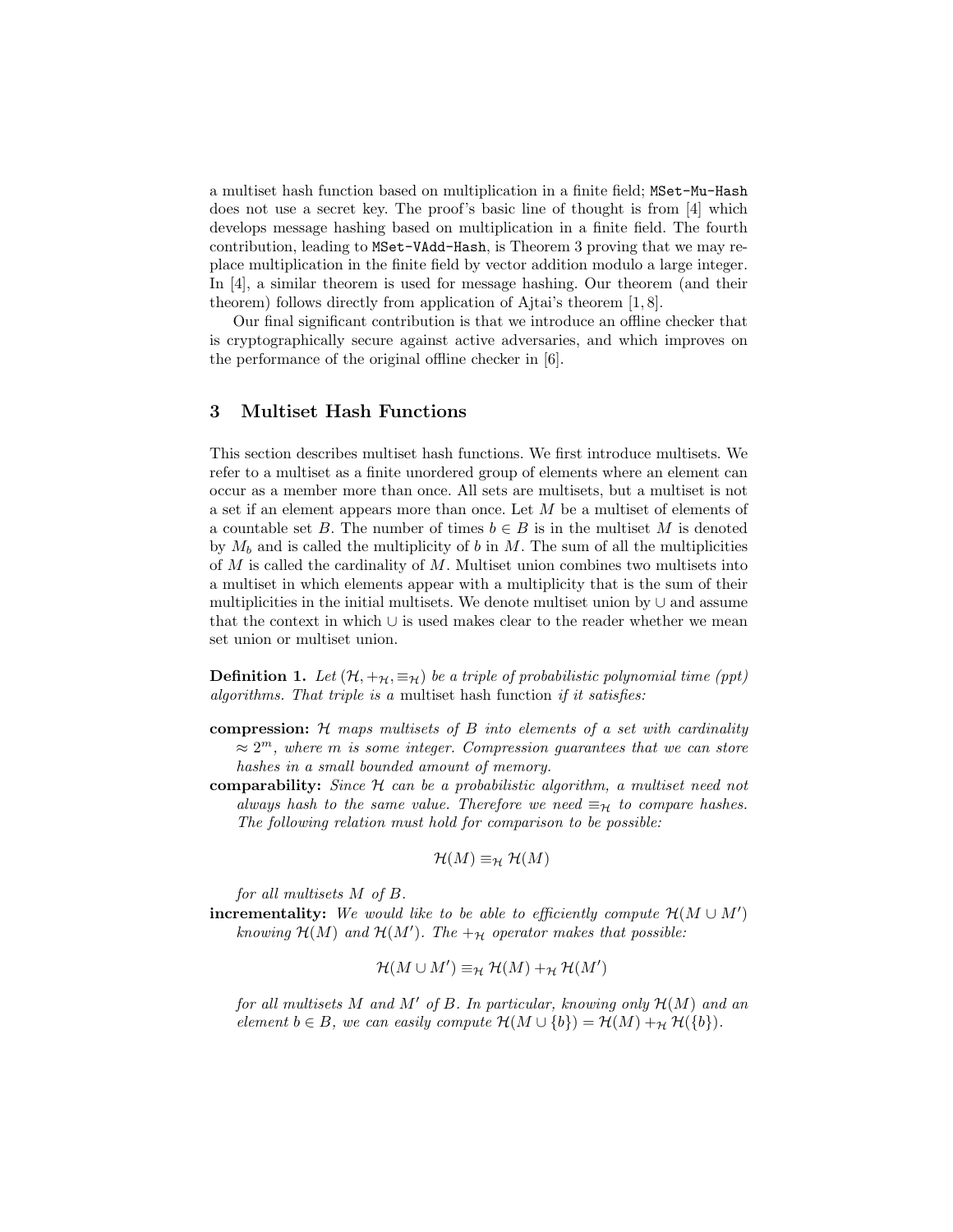As it is, this definition is not very useful, because  $H$  could be any constant function. We need to add some kind of collision resistance to have a useful hash function. A collision for M' is a multiset  $M \neq M'$  such that  $\mathcal{H}(M) \equiv_{\mathcal{H}} \mathcal{H}(M')$ . A multiset hash function is (multi)set-collision resistant if it is computationally infeasible to find a (multi)set  $S$  of  $B$  and a multiset  $M$  of  $B$  such that the cardinalities of S and M are of polynomial size in  $m, S \neq M$ , and  $\mathcal{H}(S) \equiv_{\mathcal{H}}$  $\mathcal{H}(M)$ . The following definition makes this notion formal.

**Definition 2.** Let a family  $\mathcal F$  of multiset hash functions  $(\mathcal H_K, +_{\mathcal H_K}, \equiv_{\mathcal H_K})$  be indexed by a key (seed)  $K \in \mathcal{K}$ . For  $\mathcal{H}_K$  in F, we denote by  $m_K$  the logarithm of the cardinality of the set into which  $\mathcal{H}_K$  maps multisets of B, that is  $m_K$  is the number of output bits of  $\mathcal{H}_K$ . We define  $\mathcal{K}_m$  as the set of keys  $K \in \mathcal{K}$  for which  $m_K \geq m$ . By  $\mathcal{A}(\mathcal{H}_K)$  we denote a probabilistic polynomial time (in  $m_K$ ) algorithm with oracle access to  $(\mathcal{H}_K, +_{\mathcal{H}_K}, \equiv_{\mathcal{H}_K})$ .

The family  $\mathcal F$  satisfies (multi)set-collision resistance if for all ppt algorithms  $\mathcal{A}(.)$ , any number c, and m large enough (with respect to c),<sup>1</sup>

$$
Prob\left\{\n\begin{array}{l}\nK \leftarrow \mathcal{K}_m, (S, M) \leftarrow \mathcal{A}(\mathcal{H}_K): \\
S \text{ is a (multi)set and } M \text{ is a multiset of } B \\
\text{ such that } S \neq M \text{ and } \mathcal{H}_K(S) \equiv_{\mathcal{H}_K} \mathcal{H}_K(M)\n\end{array}\n\right\} < m^{-c}.
$$

Note that because  $\mathcal{A}(\mathcal{H}_K)$  is polynomial in  $m_K$ , we will consider that it can only output polynomial sized  $S$  and  $M$ . We are disallowing compact representations for multisets that would allow  $\mathcal{A}(\cdot)$  to express larger multisets (such compact representations do not lead to a feasible attack in our offline memory integrity application).

## 4 Additive Multiset Hash

In this section we give an example of a construction of (multi)set-collision resistant multiset hash functions. Let  $B = \{0,1\}^m$  represent the set of bit vectors of length  $m$  and let  $M$  be a multiset of elements of  $B$ . Recall that the number of times  $b \in B$  is in the multiset M is denoted by  $M_b$  and is called the multiplicity of b in M. Let  $H_K: \{0,1\}^{m+1} \to \mathbb{Z}_n^l$  be randomly selected from a pseudorandom family of hash functions [9]. Let

$$
L \approx n^l \approx 2^m, L \le n^l, L \le 2^m,
$$

and define

$$
\mathcal{H}_K(M)=\left.\left[H_K(0,r)+\sum_{b\in B}M_bH_K(1,b)\mod n \ ; \ \sum_{b\in B}M_b\mod L \ ; \ r\right]\right|_{r\leftarrow B},
$$

<sup>&</sup>lt;sup>1</sup> The probability is taken over a random selection of K in  $\mathcal{K}_m$  (denoted by  $K \leftarrow \mathcal{K}_m$ ) and over the randomness used in the ppt algorithm  $\mathcal{A}(\mathcal{H}_K)$  (denoted by  $(S, M)$   $\leftarrow$  $\mathcal{A}(\mathcal{H}_K)).$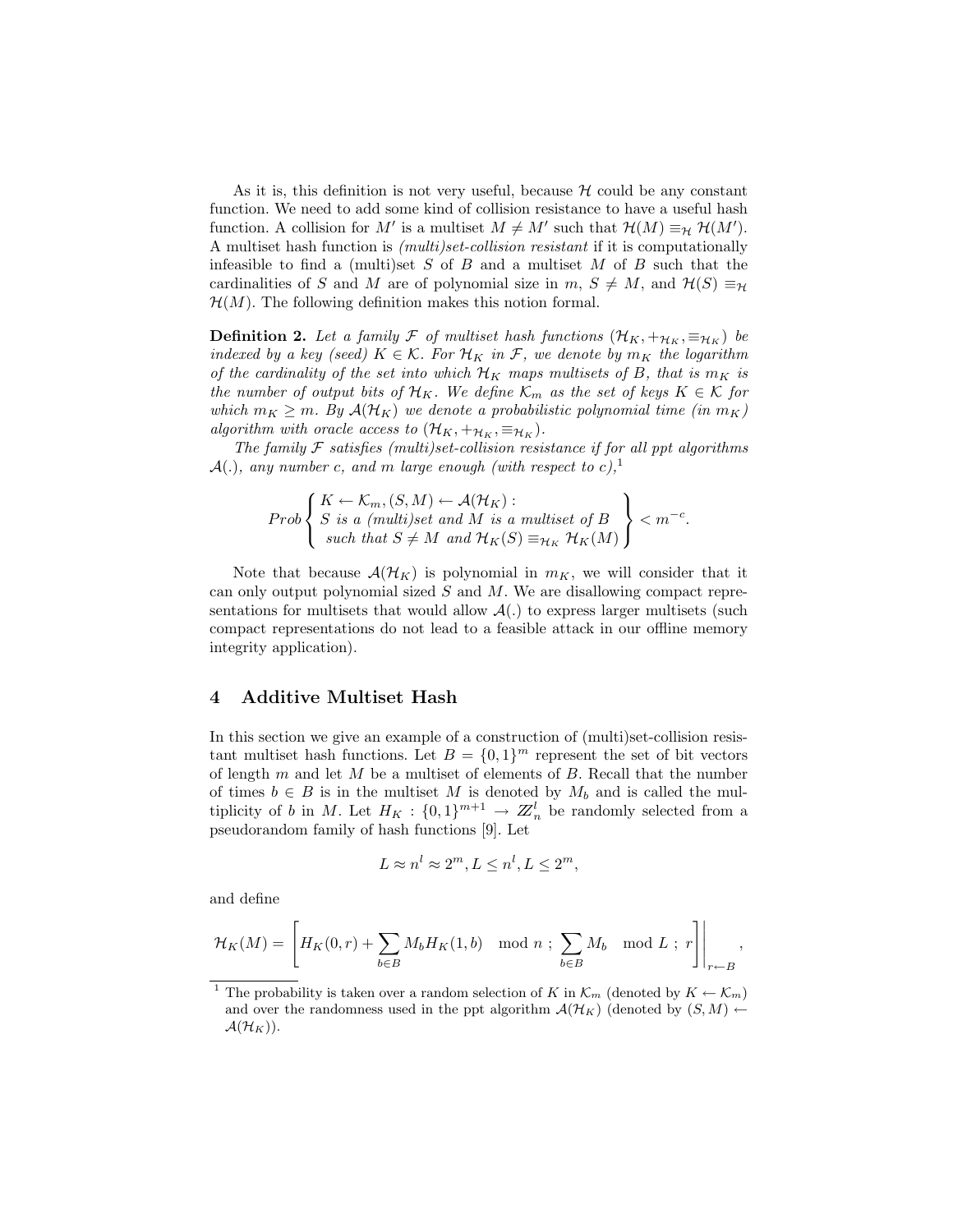where  $r \in B$  is a random nonce<sup>2</sup>. Notice that the logarithm of the cardinality  $m_K$  of the set into which  $\mathcal{H}_K$  maps multisets of B is equal to

$$
m_K = \log(n^l) + \log(L) + \log(2^m) \approx 3m.
$$

We say two triples  $[h, c, r]$  and  $[h', c', r']$  are equivalent,  $[h; c; r] \equiv_{\mathcal{H}_K} [h'; c'; r'],$ if and only if  $h - H_K(0,r) = h' - H_K(0,r')$  modulo n and  $c = c'$  modulo L. Notice that checking whether  $\mathcal{H}_K(M) \equiv_{\mathcal{H}_K} \mathcal{H}_K(M')$  is efficient. We define addition of two triples  $[h;c;r] +_{\mathcal{H}_K} [h';c';r']$  by the result of the computation

$$
[H_K(0,r'')+h-H_K(0,r)+h'-H_K(0,r') \mod n \; ; \; c+c' \mod L \; ; \; r'']|_{r'' \leftarrow B}.
$$

Clearly,  $\mathcal{H}_K(M \cup M') \equiv_{\mathcal{H}_K} \mathcal{H}_K(M) +_{\mathcal{H}_K} \mathcal{H}_K(M')$ , hence,  $(\mathcal{H}_K, +_{\mathcal{H}_K}, \equiv_{\mathcal{H}_K})$  is a multiset hash. The proof of the next theorem is in Appendix A.

**Theorem 1.** It is computationally infeasible to find a multiset M with multiplicities  $\langle n \rangle$  and a multiset M' such that the cardinalities of M and M' are polynomial sized in m,  $M \neq M'$ , and  $\mathcal{H}_K(M) \equiv_{\mathcal{H}_K} \mathcal{H}_K(M')$ .

As an example we consider  $n = 2$  and  $l = m$ . Then the condition that a multiset M has multiplicities  $\langle 2 \text{ simply means that } M \text{ is a set. This leads to}$ set-collision resistance. Furthermore notice that addition modulo 2 defines xor ⊕.

Corollary 1. (MSet-XOR-Hash) The multiset hash corresponding to

$$
\mathcal{H}_K(M)=\left.\left[H_K(0,r)\oplus\bigoplus_{b\in B}M_bH_K(1,b)\ ;\ \sum_{b\in B}M_b\mod 2^m\ ;\ r\right]\right|_{r\leftarrow B},
$$

where  $H_K: \{0,1\} \times B \to \mathbb{Z}_2^m$  is randomly selected from a pseudorandom family of hash functions, is set-collision resistant.

Notice that  $\mathcal{H}_K(M)$  keeps track of the cardinality of M. If this were not the case then  $\mathcal{H}_K(S)$  and  $\mathcal{H}_K(M)$  are equivalent for any S and M with  $S_b = M_b$ modulo  $n = 2$  for  $b \in B$ . This would contradict set-collision resistance. Also notice that  $r \leftarrow B$  is randomly chosen. If r was a fixed known constant, then knowledge of n tuples  $[M^i$ ;  $\mathcal{H}_K(M^i)]$  reveals n vectors

$$
\bigoplus_{b \in B} M_b^i H_K(1, b) \in \mathbb{Z}_2^m.
$$

If  $n = 2m$  then with high probability these n vectors span the vector space  $\mathbb{Z}_2^m$ . This means that each vector in  $\mathbb{Z}_2^m$  can be constructed as a linear combination of these *n* vectors [4]:

$$
\bigoplus_{i=1}^n a_i \cdot \left( \bigoplus_{b \in B} M_b^i H_K(1, b) \right) = \bigoplus_{b \in B} \left( \bigoplus_{i=1}^n a_i M_b^i \right) H_K(1, b).
$$

<sup>&</sup>lt;sup>2</sup> Note, the set from which r is taken could be smaller than  $B$ .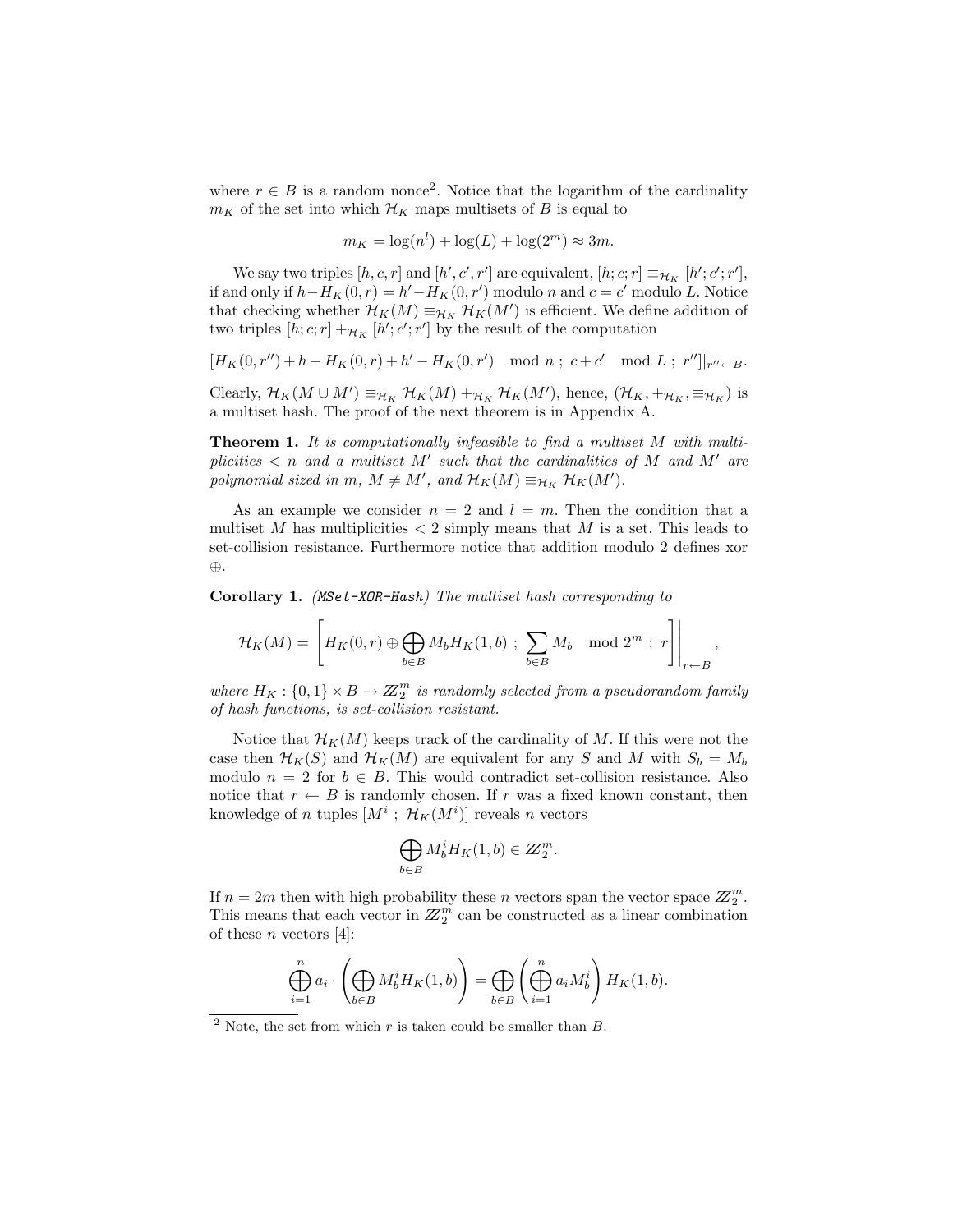Hence, a polynomial sized collision can be constructed for any polynomial sized M.

In Appendix B we show that for  $n$  exponentially large in  $m$ , we may remove In Appendix B we show that for *n* exponentially large in *m*, we may remove<br>the cardinality  $\sum_{b \in B} M_b$  from the scheme altogether. By taking  $l = 1$  and  $L = n = 2^m$  we obtain the next corollary.

Corollary 2. (MSet-Add-Hash) The multiset hash corresponding to

$$
\mathcal{H}_K(M) = \left[ H_K(0,r) + \sum_{b \in B} M_b H_K(1,b) \mod 2^m ; \ r \right] \Big|_{r \leftarrow B},
$$

where  $H_K: \{0,1\} \times B \to \mathbb{Z}_{2^m}$  is randomly selected from a pseudorandom family of hash functions, is multiset collision resistant.

The main difference between the MSet-XOR-Hash and MSet-Add-Hash is binary addition without and with carry respectively. This leads to either set collision resistance or multiset collision resistance.

In Appendix B we show that it is possible to replace the random nonce  $r$ by a counter that gets incremented on each use of  $\mathcal{H}_K$ . This removes the need for a random number generator from the scheme. Moreover, shorter values can be used for r as long as the key is changed when r overflows; this reduces the size of the hash. Also if the weighted sum of the hashes  $H_K(1, b)$  in  $\mathcal{H}_K(M)$  is never revealed to the adversary then we can remove  $H_K(0, r)$  from the scheme altogether. For example, in the case where the weighted sums are encrypted by using a pseudorandom family of permutations (see Corollary 4 in Appendix B).

## 5 Multiplicative Multiset Hash

A multiset-collision resistant multiplicative multiset hash can be defined as follows. Let  $q$  be a large prime power and consider the computations in the field  $GF(q)$ . Let  $H : B \to GF(q)$  be a poly-random function [9], that is, no polynomial time (in the logarithm of q) algorithm with oracle access H can distinguish between values of  $H$  and true random strings, even when the algorithm is permitted to select the arguments to  $H$  (in practice one would use MD5 [12] or SHA1 [11]). We define

$$
\mathcal{H}(M) = \prod_{b \in B} H(b)^{M_b},\tag{1}
$$

 $\equiv_{\mathcal{H}}$  to be equal to =, and  $+_{\mathcal{H}}$  to be multiplication in  $GF(q)$ .

Clearly,  $(\mathcal{H}, +\mathcal{H}, \equiv_{\mathcal{H}})$  is a multiset hash. An advantage of the scheme is that we do not need a secret key. Unfortunately it relies on finite field arithmetic, which makes it too costly for some applications.

The proof of the following theorem is given in Appendix C, where we also define the discrete log (DL) assumption which says that for random  $y \in GF(q)$ and generator  $g \in GF(q)$ , it is computationally infeasible to find x such that  $g^x = y$  (x is called the discrete log of y).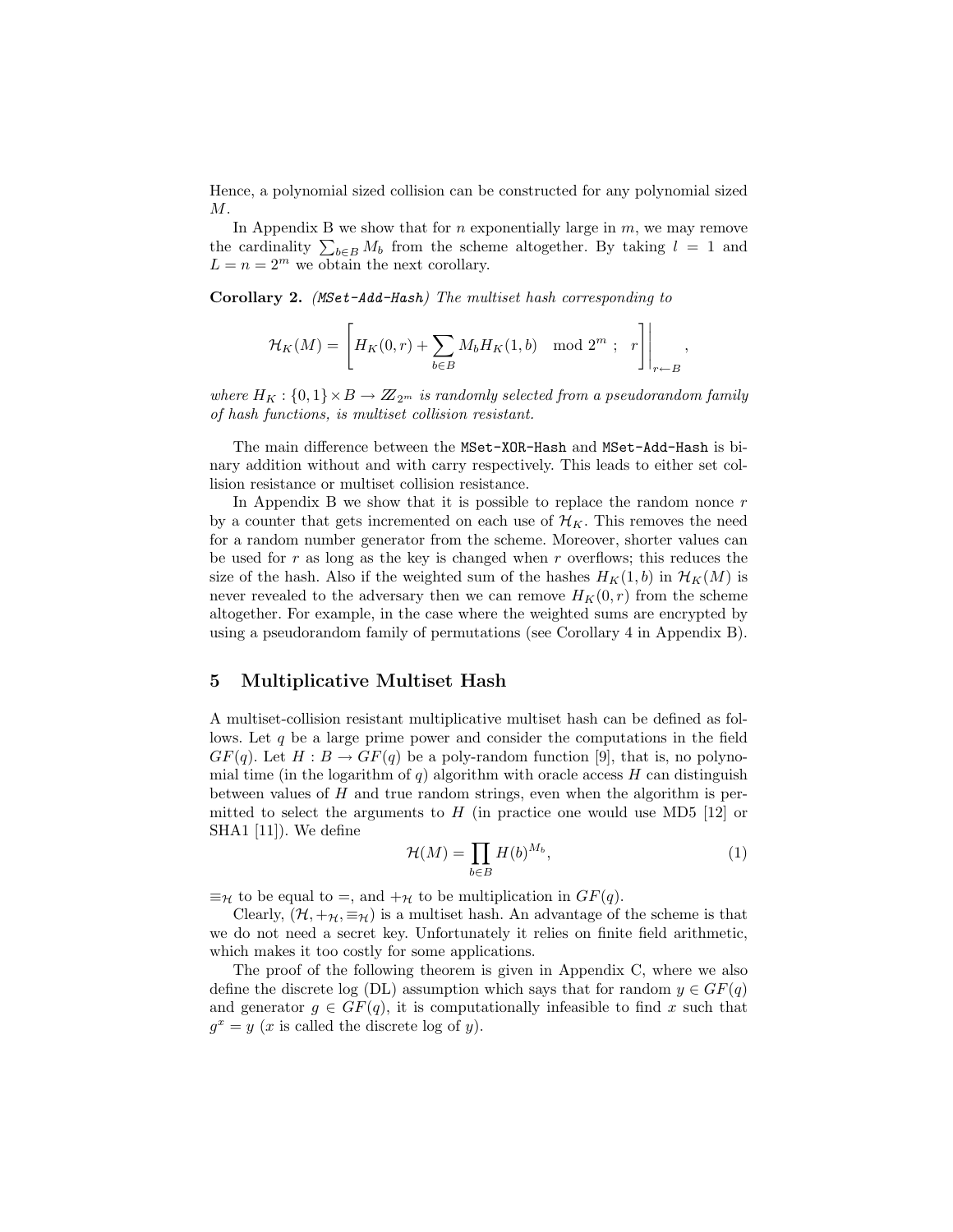**Theorem 2.** (MSet-Mu-Hash) Under the DL assumption, the family<sup>3</sup> of multiset hash functions,  $(\mathcal{H}, +_{\mathcal{H}}, \equiv_{\mathcal{H}})$ , as defined in (1), is multiset collision resistant.

Under certain assumptions we may replace multiplication in  $GF(q)$  by addition modulo a large number. Even though the number of output bits of the resulting multiset hash needs to be much larger (since it is based on 'weaker' assumptions), the overall solution becomes more efficient since no finite field assumptions), the overall solution becomes more enterest since no influe field<br>arithmetic is needed. Let  $H : B \to \mathbb{Z}_n^l$ ,  $n = 2^{\sqrt{m}}$ ,  $l = \sqrt{m}$ , be a poly-random function. Now, we define

$$
\mathcal{H}(M) = \sum_{b \in B} M_b H(b) \mod n,\tag{2}
$$

 $\equiv_{\mathcal{H}}$  to be equal to  $=$ , and  $+\mathcal{H}$  to be vector addition modulo *n*. See Appendix D for the proof of the next theorem and the definition of the worst-case shortest vector (SV) problem.

Theorem 3. (MSet-VAdd-Hash) By assuming that the SV problem is infeasible to solve in polynomial time, the family<sup>4</sup> of multiset hash functions,  $(\mathcal{H}, +_{\mathcal{H}}, \equiv_{\mathcal{H}})$ , as defined in (2), is multiset collision resistant.

*Remark.* Because H can be evaluated with oracle access to  $H$ , Theorems 2 and 3 still hold for a stronger form of multiset-collision resistance, in which it is computationally infeasible for an adversary with oracle access to H (instead of  $\mathcal{H}$ ) to find a collision. This is what allows to use a publicly available H.

# 6 Integrity Checking of Random Access Memory

We now show how our multiset hash functions can be used to build secure offline integrity checkers for memory. Section 6.1 explains the model, and Section 6.2 shows our offline checker. Our implementation of this checker in the AEGIS secure processor [13] is described in [14, 7].

#### 6.1 Model

Figure 1 illustrates the model we use. There is a checker that keeps and maintains some small, fixed-sized, trusted state. The untrusted RAM (main memory) is arbitrarily large. The finite state machine (FSM) generates loads and stores and the checker updates its trusted state on each FSM load or store to the untrusted RAM. The checker uses its trusted state to verify the integrity of the untrusted RAM. The trusted computing base (TCB) consists of the FSM, and the checker with its trusted state. For example, the FSM could be a processor. The checker would be special hardware that is added to the processor to detect tampering in the external memory.

<sup>&</sup>lt;sup>3</sup> The family is seeded by  $GF(q)$ .

<sup>&</sup>lt;sup>4</sup> The family is seeded by  $\mathbb{Z}_n^l$ .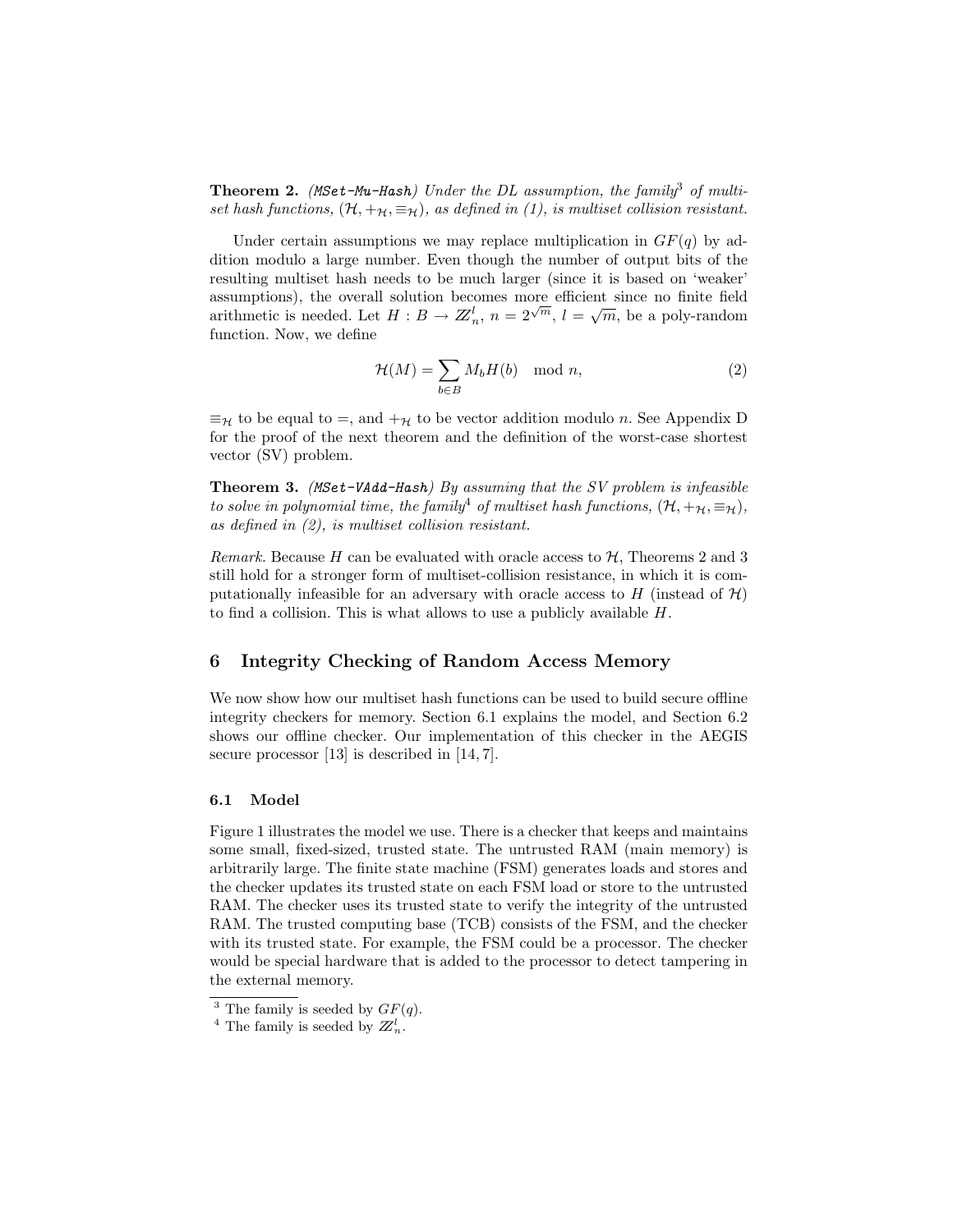

Fig. 1. Model

The checker checks if the untrusted RAM behaves correctly, i.e. like valid RAM. RAM behaves like valid RAM if the data value that the checker reads from a particular address is the same data value that the checker had most recently written to that address. In our model, the untrusted RAM is assumed to be actively controlled by an adversary. The untrusted RAM may not behave like valid RAM if the RAM has malfunctioned because of errors, or if it has been somehow altered by the adversary.

For this problem, a simple solution such as calculating a message authentication code (MAC) of the data value and address, writing the (data value, MAC) pair to the address, and using the MAC to check the data value on each read, does not work. The approach does not prevent replay attacks: an adversary can replace the (data value, MAC) pair currently at an address with a different pair that was previously written to the address. The essence of an offline checker is that a "log" of the sequence of FSM operations is maintained in fixed-sized trusted state in the checker.

#### 6.2 Offline Checker

Figure 2 shows the basic put and get operations that are used internally in the checker. Figure 3 shows the interface the FSM calls to use the offline checker to check the integrity of the memory.

In Figure 2, the checker maintains two multiset hashes and a counter. In memory, each data value is accompanied by a time stamp. Each time the checker performs a put operation, it appends the current value of the counter (a time stamp) to the data value, and writes the (data value, time stamp) pair to memory. When the checker performs a get operation, it reads the pair stored at an address, and, if necessary, updates the counter so that it is strictly greater than the time stamp that was read. The multiset hashes are updated  $(+_{\gamma})$  with  $(a, v, t)$  triples corresponding to the pairs written or read from memory.

Figure 3 shows how the checker implements the store-load interface. To initialize the RAM, the checker puts an initial value to each address. When the FSM performs a store operation, the checker gets the original value at the address, then puts the new value to the address. When the FSM performs a load operation, the checker gets the original value at the address and returns this value to the FSM; it then puts the same value back to the address. To check the integrity of the RAM at the end of a sequence of FSM stores and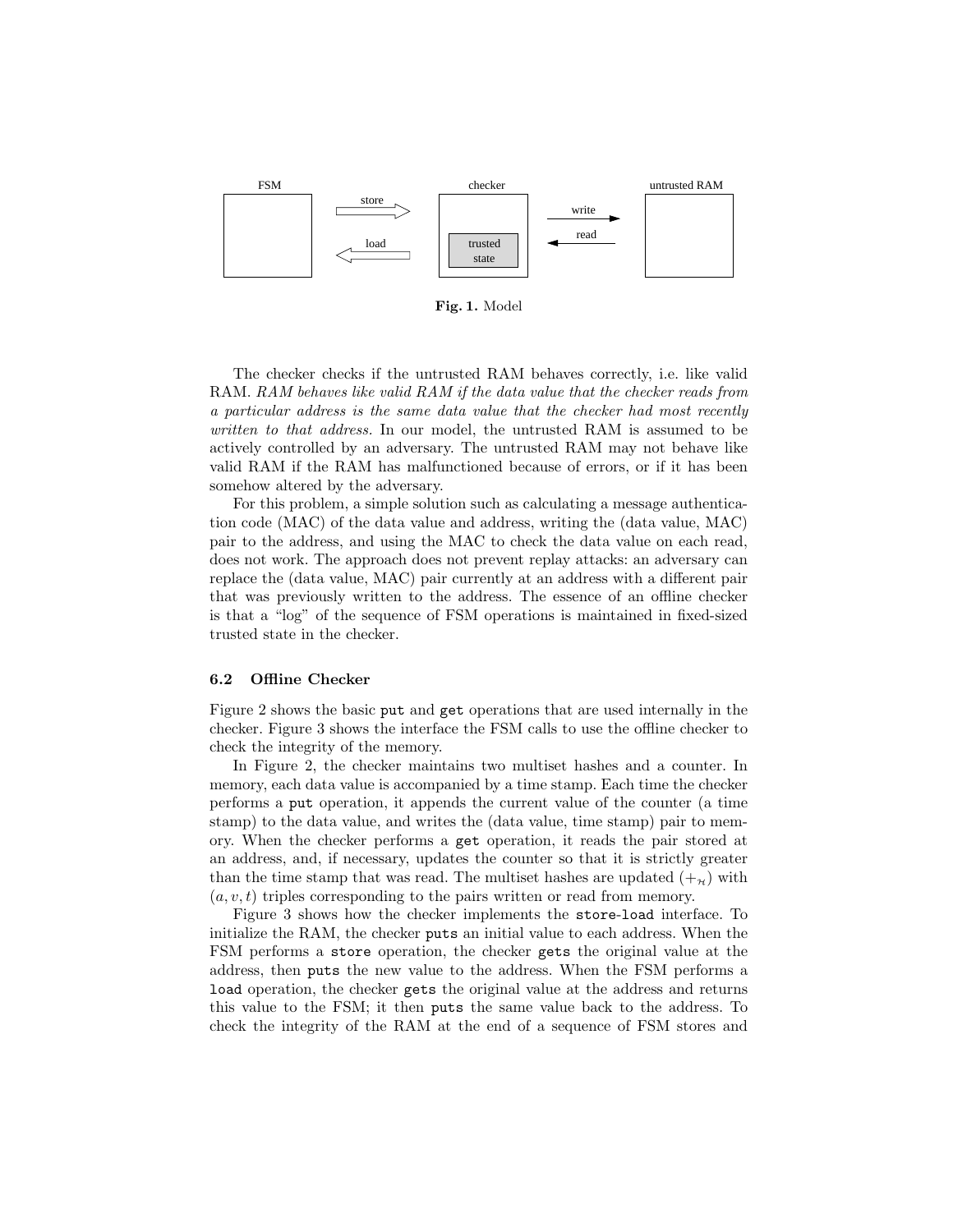The checker's fixed-sized state is:

– 2 multiset hashes: WriteHash and ReadHash. Initially both hashes are 0.

– 1 counter: Timer. Initially Timer is 0.

 $put(a, v)$  writes a value v to address a in memory:

- 1. Let t be the current value of TIMER. Write  $(v, t)$  to a in memory.
- 2. Update WRITEHASH: WRITEHASH  $+_{\mathcal{H}}=\text{hash}(a, v, t)$ .

 $get(a)$  reads the value at address a in memory:

- 1. Read  $(v, t)$  from a in memory.
- 2. Update READHASH: READHASH  $+_{\mathcal{H}}=\text{hash}(a, v, t)$ .
- 3. TIMER = max(TIMER,  $t + 1$ ).



loads, the checker gets the value at each address, then compares WRITEHASH and READHASH. If WRITEHASH is equal to READHASH, the checker concludes that the RAM has been behaving correctly.

Because the checker checks that WRITEHASH is equal to READHASH, substitution (the RAM returns a value that is never written to it) and replay (the RAM returns a stale value instead of the one that is most recently written) attacks on the RAM are prevented. The purpose of the time stamps is to prevent reordering attacks in which RAM returns a value that has not yet been written so that it can subsequently return stale data. Suppose we consider the put and get operations that occur on a particular address as occurring on a timeline. Line 3 in the get operation ensures that, for each store and load operation, each write has a time stamp that is strictly greater than all of the time stamps previously read from memory. Therefore, the first time an adversary tampers with a particular (data value, time stamp) pair that is read from memory, there will not be an entry in the WRITEHASH matching the adversary's entry in the READHASH, and that entry will not be added to the WRITEHASH at a later time.

The Timer is not solely under the control of the checker, and is a function of what is read from memory, which is untrusted. Therefore, the WRITEHASH cannot be guaranteed to be over a set. For example, for a sequence of store and load operations occurring on the same address, an adversary can decrease the time stamp that is stored in memory and have triples be added to the WRITEHASH multiple times. The READHASH can also not be guaranteed to be over a set because the adversary controls the pairs that are read from memory. Thus, set-collision resistance is not sufficient, and we require multiset-collision resistant hash functions.

The proof of the following theorem is in Appendix E.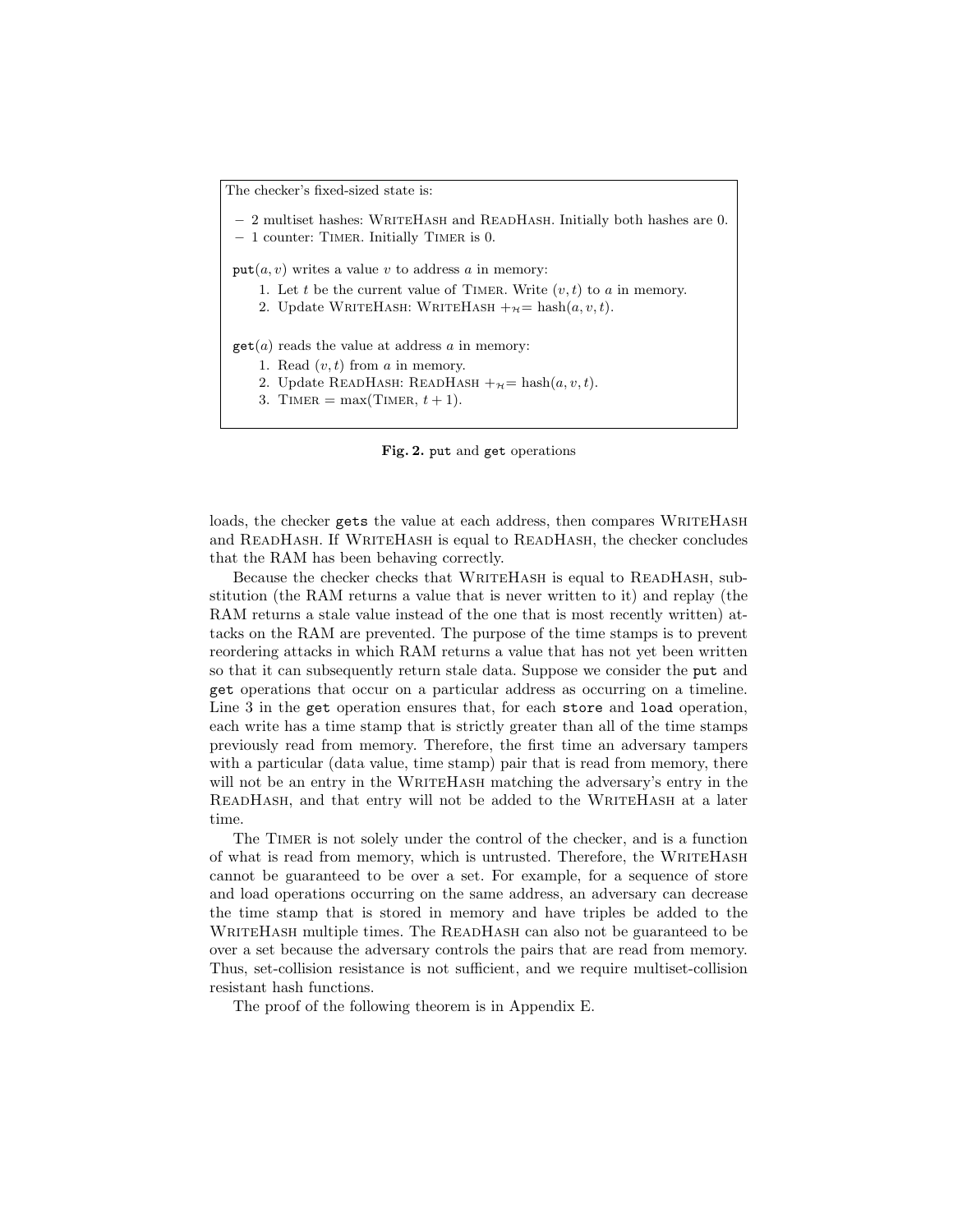initialize() initializes RAM. 1.  $put(a, 0)$  for each address a. store $(a, v)$  stores v at address a. 1. get $(a)$ . 2.  $put(a, v)$ .  $load(a)$  loads the data value at address a. 1.  $v = \text{get}(a)$ . Return v to the caller. 2.  $put(a, v)$ . check() checks if the RAM has behaved correctly (at the end of operation). 1.  $get(a)$  for each address a. 2. If WRITEHASH is equal to READHASH, return true.

Fig. 3. Offline integrity checking of random access memory

**Theorem 4.** Let W be the multiset of triples written to memory and let R be the multiset of triples read from memory. That is, W hashes to WRITEHASH and R hashes to ReadHash. Suppose the accesses to each address are an alternation of puts and gets. If the RAM does not behave like valid RAM, then  $W \neq R$ .

The following corollary shows the hardness of breaking our offline memory integrity checking scheme.

Corollary 3. Tampering with the RAM without being detected is as hard as finding a collision  $W \neq R$  for the multiset hash function.

Offline memory integrity checking was introduced by Blum et al. [6]. However, the original offline checker in [6] differs from our checker in two respects. First, the original checker is implemented with  $\epsilon$ -biased hash functions [10]. These hash functions are set-collision resistant against random errors but not against a malicious adversary. Secondly, the Timer is incremented on each put operation and is not a function of what is read from memory. The Timer is solely under the control of the checker. This means that the pairs that are used to update WRITEHASH form a set. Therefore set-collision resistance is sufficient. The original offline checker can be made secure against active adversaries by using a set-collision resistant multiset hash function, instead of  $\epsilon$ -biased hash functions. Our offline checker improves on the original checker because Timer is not incremented on every load and store operation. Thus, time stamps can be smaller without increasing the frequency of checks, which improves the performance of the checker.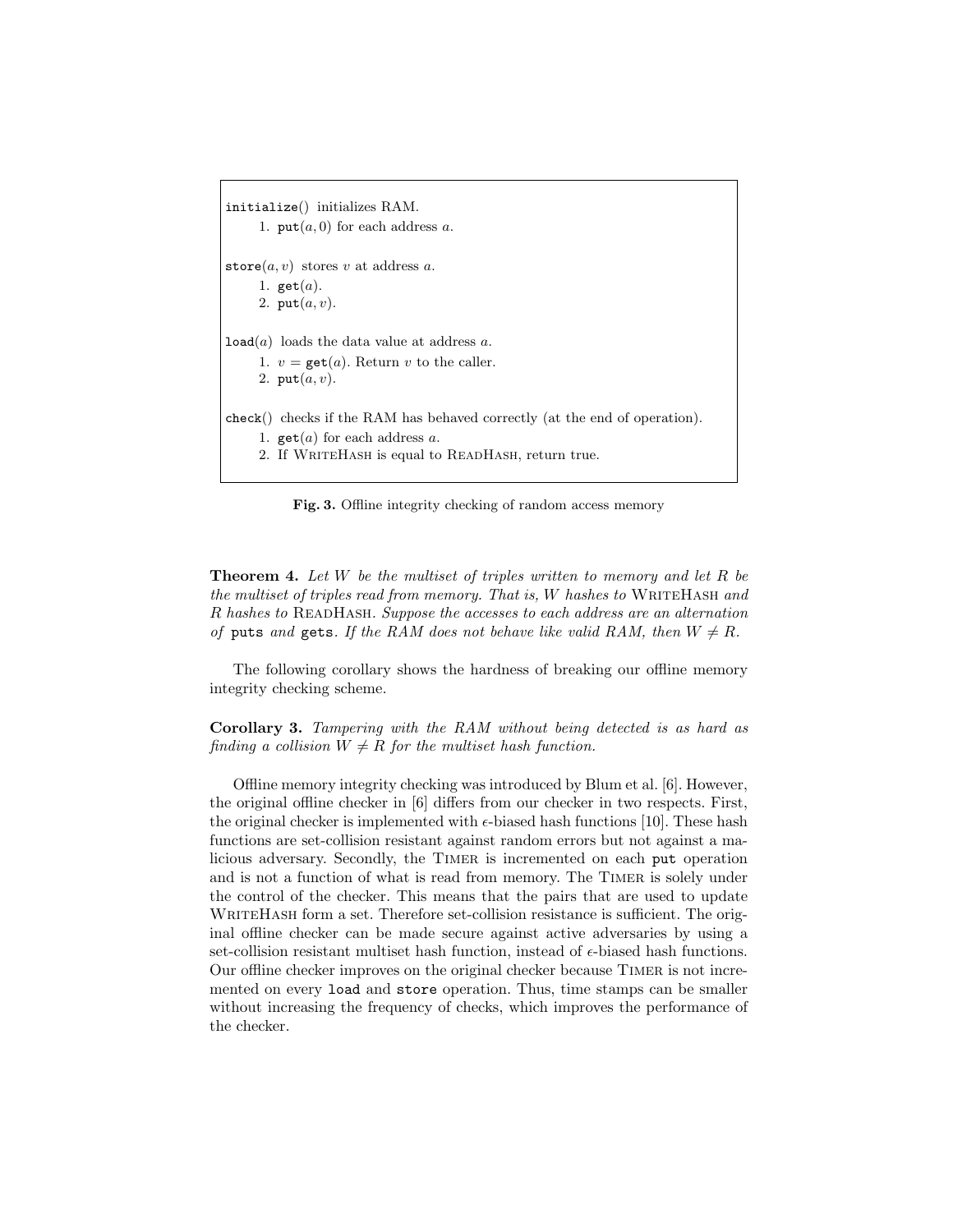# 7 Conclusion

We have introduced incremental multiset hash functions which can be efficiently updated, and for which the ordering of inputs is not important. Table 1 summarizes our comparison of the multiset hash functions introduced in this paper. In the table, we indicate whether the security is based on pseudorandom family of hash functions (PRF), the random oracle model (RO), the discrete log assumption (DL), or/and the hardness of the worst case shortest vector problem (SV). If hashes are to be visible to the adversary (i.e., the adversary can see the hashes in the trusted state, but cannot modify them), we indicate whether a random nonce/counter  $(r)$ , or encryption is necessary. We have improved the security and the performance of the offline memory integrity checker in [6] as one application of these functions.

collision key security comput. ength of offline hash resistance based on efficiency utput checker visible  $resistance$  based on efficiency output MSet-XOR-Hash set Y PRF ++ + original r/enc  $MSet-Add-Hash$  multiset Y PRF ++ + both r/set-Mu-Hash multiset N  $RO/DL$  - + both both MSet-Mu-Hash multiset N RO/DL –<br>MSet-VAdd-Hash multiset N RO/SV + MSet-VAdd-Hash multiset N RO/SV + − both

Table 1. Comparison of the Multiset Hash Functions

# References

- 1. M. Ajtai. Generating hard instances of lattice problems. In 28th ACM STOC, pages 99–108, 1996.
- 2. M. Bellare, O. Goldreich, and S. Goldwasser. Incremental cryptography: The case of hashing and signing. In Crypto '94, LNCS 839. Springer-Verlag, 1994.
- 3. M. Bellare, R. Guerin, and P. Rogaway. XOR MACs: New methods for message authentication using finite pseudorandom functions. In Crypto '95, LNCS 963. Springer-Verlag, 1995.
- 4. M. Bellare and D. Micciancio. A new paradigm for collision-free hashing: Incrementality at reduced cost. In Eurocrypt '97, LNCS 1233. Springer-Verlag, 1997.
- 5. M. Bellare and P. Rogaway. Random oracles are practical: A paradigm for designing efficient protocols. In ACM CCS '93, pages 62–73. ACM Press, 1993.
- 6. M. Blum, W. S. Evans, P. Gemmell, S. Kannan, and M. Naor. Checking the correctness of memories. In Algorithmica, volume 12, pages 225–244, 1994.
- 7. D. Clarke, B. Gassend, G. E. Suh, M. van Dijk, and S. Devadas. Offline integrity checking of untrusted storage. In MIT-LCS-TR-871, Nov. 2002.
- 8. O. Goldreich, S. Goldwasser, and S. Halevi. Collision-free hashing from lattice problems. In Theory of Cryptography Library 96-09, July 1996.
- 9. O. Goldreich, S. Goldwasser, and S. Micali. How to construct random functions. Journal of the ACM, 33(4):210–217, 1986.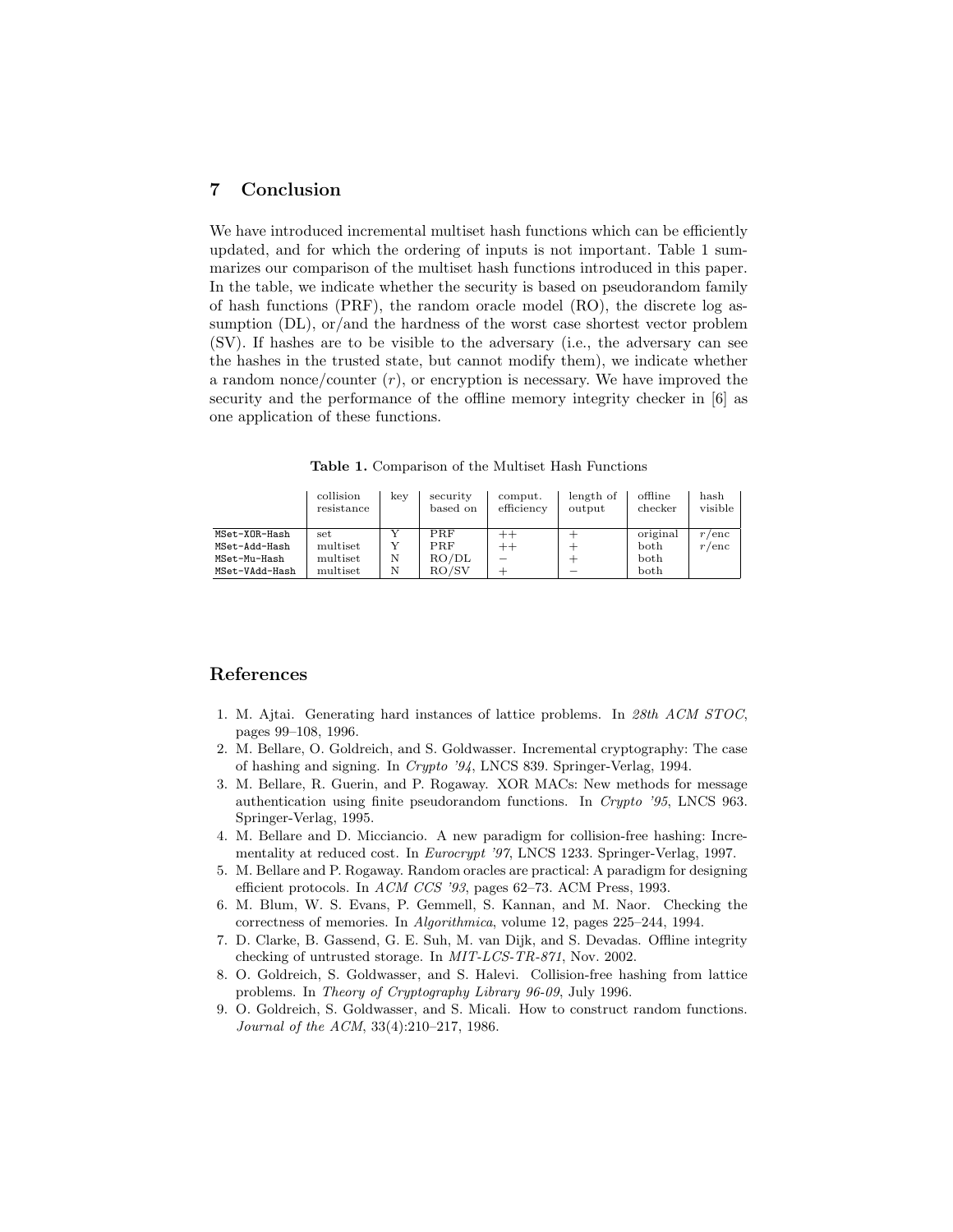- 10. J. Naor and M. Naor. Small-bias probability spaces: efficient constructions and applications. In 22nd ACM STOC, pages 213–223, 1990.
- 11. NIST. FIPS PUB 180-1: Secure Hash Standard, April 1995.
- 12. R. Rivest. RFC 1321: The MD5 Message-Digest Algorithm, April 1992.
- 13. G. E. Suh, D. Clarke, B. Gassend, M. van Dijk, and S. Devadas. aegis: Architecture for tamper-evident and tamper-resistant processing. In Proceedings of the  $17^{th}$  Int'l Conference on Supercomputing, June 2003.
- 14. G. E. Suh, D. Clarke, B. Gassend, M. van Dijk, and S. Devadas. Efficient memory integrity verification and encryption for secure processors. In Proceedings of the  $36<sup>th</sup>$  Int'l Symposium on Microarchitecture, Dec 2003.

# A Proof of Collision Resistance of Additive Hash

Let  $\mathcal{G}_m$  be the family of matrices with  $2^{m+1}$  rows, l columns, and entries in  $\mathbb{Z}_n$ (recall  $L \approx n^{l} \approx 2^{m}$ ). Let  $H_{K}$  be a random matrix in  $\mathcal{G}_{m} = \{H_{1}, H_{2}, H_{3}, \ldots\}$ . Notice that  $H_K$  is the K-th matrix in  $\mathcal{G}_m$ . We assume that this matrix, or equivalently its label  $K$ , is secret and only accessible by the secure processor. The family of matrices  $\mathcal{G}_m$  from which  $H_K$  is selected is publicly known.

The rows of  $H_K$  are labelled by  $x \in \{0,1\}^{m+1}$  and denoted by  $H_K(x)$ . This represents  $H_K$  as a function from  $x \in \{0,1\}^{m+1}$  to  $\mathbb{Z}_n^l$ , the set of vectors with length l and entries in  $\mathbb{Z}_n$ . In practice,  $H_K$  is not a completely random matrix over  $\mathbb{Z}_n$ , but  $H_K$  is selected from a pseudorandom family of functions. We address this issue as soon as we are ready to formulate a proof of Theorem 1.

The following theorem is about the probability that an adversary finds a collision for some multiset  $M'$ . The probability is taken over random matrices  $H_K$  in  $\mathcal{G}_m$  ( $H_K \leftarrow \mathcal{G}_m$ ) and the randomness of the random nonce used in  $\mathcal{H}_K$ .

**Theorem 5.** Let  $M$  and  $M'$  be multisets of  $B$ . Let  $d$  be the greatest common divisor<sup>5</sup> of n and each of the differences  $|M_b - M'_b|$ ,  $b \in B$ . Given knowledge of u tuples  $[M^i$ ;  $\mathcal{H}_K(M^i)]$ , the probability that M is a collision for M' is at most  $u^2/2^m + (d/n)^l$ .

We first introduce some notation. Let  $v(r, M)$  be the vector of length  $2^{m+1}$ defined by

$$
v(r, M)_{(0,b)} = 1
$$
 if and only if  $b = r$ 

and

$$
v(r, M)_{(1,b)} = M_b.
$$

Let  $v(M)$  be the vector of length  $2^{m+1}$  defined by  $v(M)_{(0,b)} = 0$  and  $v(M)_{(1,b)} =$  $M_h$ .

**Lemma 1.** (i) Knowing  $[M; H_K(M)]$  is equivalent to knowing

$$
[v(r, M) ; v(r, M)HK \mod n].
$$

(ii)  $\mathcal{H}_K(M) \equiv_{\mathcal{H}_K} \mathcal{H}_K(M')$  if and only if  $v(M)H_K = v(M')H_K$  modulo n and  $b \in B M_b = \sum_{b \in B} M'_b$  modulo L.

 $5$  The greatest common divisor of 0 with a positive integer i is equal to i.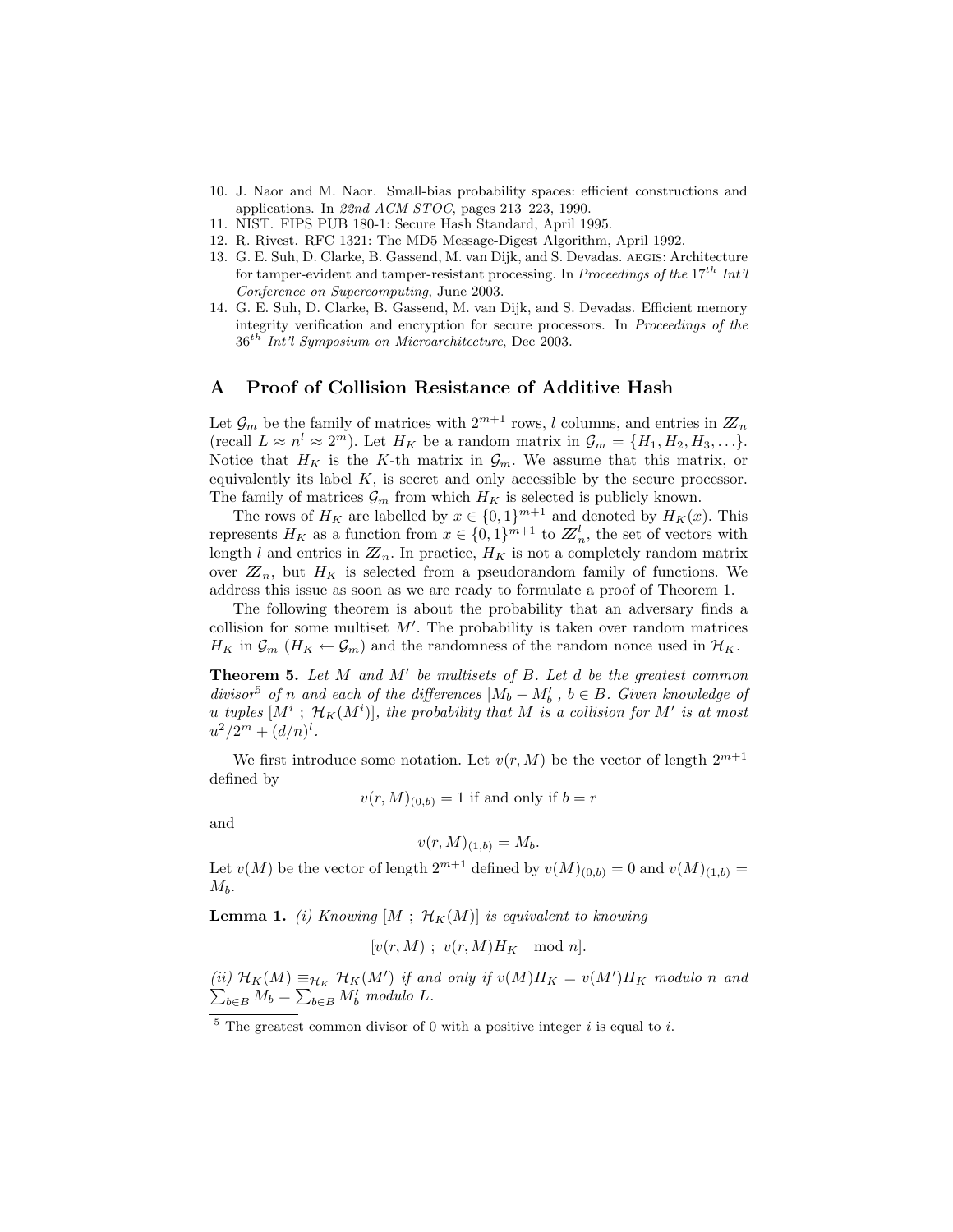*Proof.* Notice that  $v(r, M)$  encodes r, M, and, hence, the cardinality  $\sum_{b \in B} M_b$ of M, and notice that

$$
\mathcal{H}_K(M) = \left[v(r, M)H_K \mod n \; ; \; \sum_{b \in B} M_b \mod L \; ; \; r\right].
$$

The lemma follows immediately from these observations.

Suppose that an adversary learns u tuples  $[M^i; \mathcal{H}_K(M^i)]$  or, according to Lemma 1.(i), u vectors  $v(r^i, M^i)$  together with the corresponding  $v(r^i, M^i)H_K$ modulo *n*. Let *A* be the  $u \times 2^{m+1}$  matrix with rows  $v(r^i, M^i)$ . Then the matrix with rows  $v(r^i, M^i)H_K$  is equal to  $AH_K$ . Clearly, A modulo n has full rank over  $\mathbb{Z}_n$  if all  $r^i$  are different. The probability that there are two equal  $r^{i}$ 's is at most  $u^2/2^m$ .

**Lemma 2.** The probability that the  $r^i$ 's corresponding to matrix A are all different is at least  $1 - u^2/2^m$ .

By Lemma 1.(ii), in order to find a collision for  $M'$ , the adversary needs to find a multiset  $M \neq M'$  such that  $v(M)H_K = v(M')H_K$  modulo n and such that the cardinalities of  $M$  and  $M'$  are equal to one another modulo  $L$ . The next three lemmas show how difficult this is for the adversary if he is in the situation of the previous lemma.

**Lemma 3.** Let M and M' be multisets of B. The probability that  $v(M)H_K =$  $v(M')H_K$  modulo n is statistically independent of the knowledge of a full rank matrix A over  $\mathbb{Z}_n$  corresponding to different  $r^i$ 's and the knowledge of  $h = AH_K$ modulo n.

Proof. W.l.o.g. (after reordering the columns of A and the corresponding entries of  $v(M) - v(M')$  and corresponding rows of  $H_K$ ) matrix A has the form  $A =$  $(I \ A^1)$ , where I is the  $u \times u$  identity matrix, and  $v(M) - v(M')$  has the form  $(0 v)$ , where 0 is the all zero vector of length u. Denote the top u rows of  $H_K$ by  $H_K^0$  and let  $H_K^1$  be such that

$$
H_K = \begin{pmatrix} H_K^0 \\ H_K^1 \end{pmatrix}.
$$

Clearly, the equation  $h = AH_K$  modulo n is equivalent to

$$
h = H_K^0 + A^1 H_K^1 \mod n. \tag{3}
$$

The equation  $0 = (v(M) - v(M'))H_K$  modulo *n* is equivalent to

$$
0 = vH_K^1 \mod n. \tag{4}
$$

Straightforward counting tells us that  $Prob{(4)|(3)}$  is equal to the # of matrices  $H_K^1$  satisfying (4) divided by the total  $\#$  of matrices  $H_K^1$ . This is in turn equal to the # of matrices  $H_K$  satisfying (4) divided by the total # of matrices  $H_K$ , which is  $Prob{(4)}$ .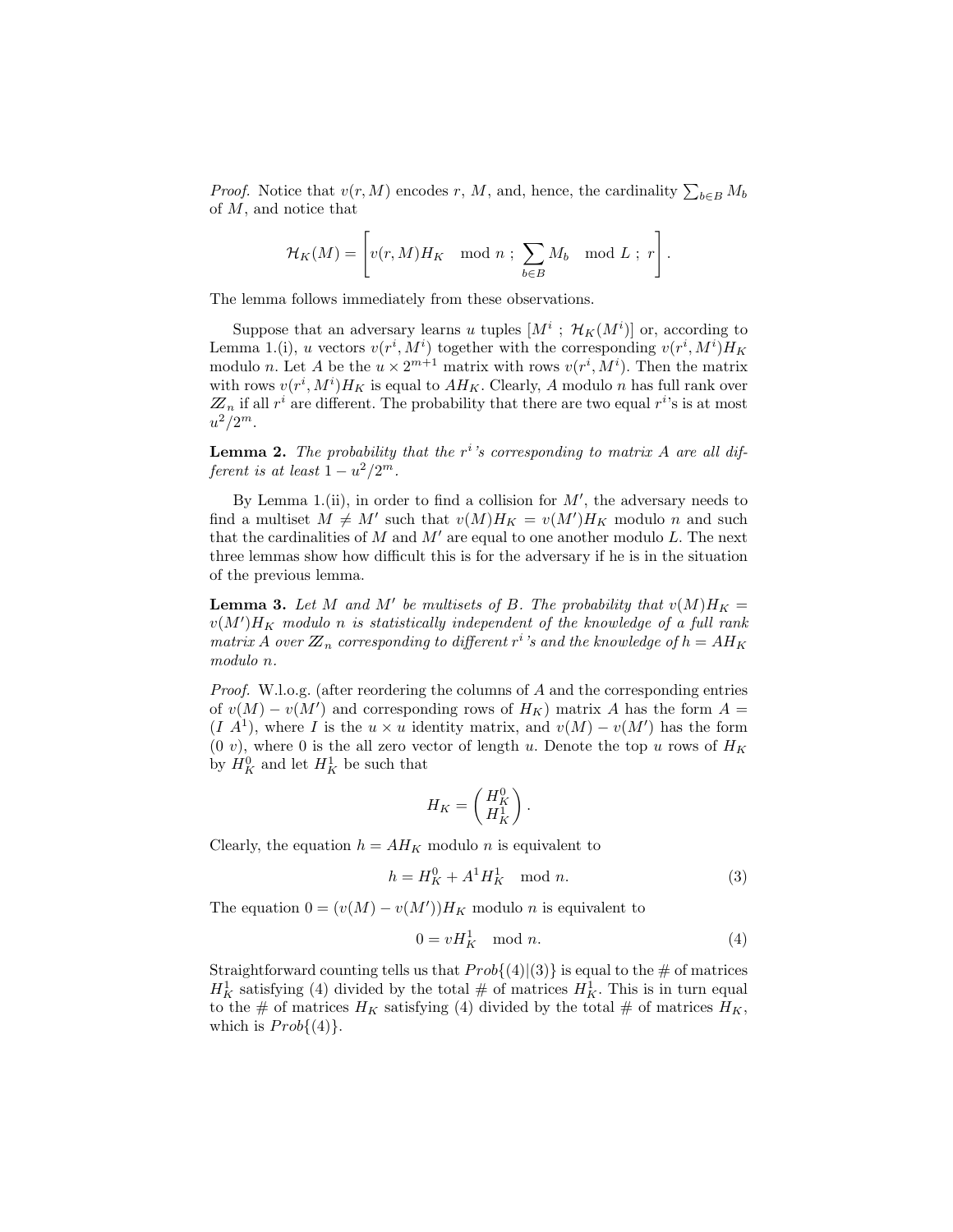**Lemma 4.** Let  $M$  and  $M'$  be multisets of  $B$ . Let  $d$  be the greatest common divisor of n and each of the differences  $|M_b - M'_b|$ ,  $b \in B$ . Then  $(v(M) - v(M'))H_K$ modulo n is uniformly distributed in  $dZ_n^l$ .

*Proof.* To prove this lemma, we show that each entry of  $(v(M) - v(M'))H_K$ modulo n is uniformly distributed in  $dZ_n$ . Let y represent one of the columns of  $H_K$  and define for  $\beta \in \mathbb{Z}_n$  the set

$$
\mathcal{C}_{\beta} = \{ y : (v(M) - v(M'))y = \beta \mod n \}.
$$

Since d divides each entry of  $v(M) - v(M')$ , it also divides the product  $(v(M) - v(M))$  $v(M')y$ , hence,  $\mathcal{C}_{\beta} = \emptyset$  if  $\beta$  is not divisible by d. Since d is the greatest common divisor of n and each of the entries of  $v(M) - v(M')$ , there exists a vector y such that  $(v(M) - v(M'))y = d$  modulo n. This proves that  $\mathcal{C}_{\beta} \neq \emptyset$  if and only if d divides  $\beta$ . For a fixed column  $y' \in C_\beta \neq \emptyset$ , the mapping  $y \in C_\beta \to y - y' \in C_0$  is a bijection. Hence, the non-empty sets  $\mathcal{C}_{\beta}$  have equal cardinality. We conclude that each entry of  $(v(M) - v(M'))H_K$  modulo n is uniformly distributed in  $d\mathbb{Z}_n$ .

**Lemma 5.** Let  $M$  and  $M'$  be multisets of  $B$ . Let  $d$  be the greatest common divisor of n and each of the differences  $|M_b - M'_b|$ ,  $b \in B$ . Given knowledge of a full rank matrix A over  $\boldsymbol{\mathbb{Z}}_n$  corresponding to different  $r^i$  's and given knowledge of  $h = AH_K$  modulo n, the probability that  $v(M)H_K = v(M')H_K$  modulo n is equal to  $(d/n)^l$ .

*Proof.* By Lemma 3, since matrix A corresponds to different  $r^{i}$ 's and  $(v(M)$  $v(M')_{(0,r^i)} = 0$ , the probability that the randomly chosen matrix  $H_K$  satisfies  $0 = (v(M) - v(M'))H_K$  modulo n is independent of the knowledge of  $h = AH_k$ mod n. By Lemma 4, since  $H_K$  is uniformly distributed,  $(v(M) - v(M'))H_K$ is uniformly distributed in  $dZ_n^l$ . Hence, the probability that  $0 = (v(M)$  $v(M')$ ) $H_K$  mod n is equal to one divided by the cardinality of  $dZ_n^l$ , which is equal to  $(d/n)^l$ .

Combining Lemmas 2 and 5 proves Theorem 5. To prove Theorem 1 we need the following extra lemma.

**Lemma 6.** Suppose that  $v(M) = v(M')$  modulo n,  $\sum_{b \in B} M_b = \sum_{b \in B} M'_b$  modulo L, the cardinalities of M and M' are  $\lt L$ , and that the multiplicities of M  $are < n$ . Then  $M = M'$ .

*Proof.* If the cardinalities of M and M' are equal modulo L and  $\lt L$  then

$$
\sum_{b \in B} M_b = \sum_{b \in B} M'_b. \tag{5}
$$

If all entries of  $v(M)$  are  $\langle n \rangle = v(M')$  modulo n, then

$$
M'_b = M_b + \beta_b n, \quad b \in B,\tag{6}
$$

for integers  $\beta_b \ge 0$ . Combining (5) and (6) proves  $\sum_{b \in B} \beta_b = 0$ , hence, all  $\beta_b = 0$ . We conclude that  $M = M'$ .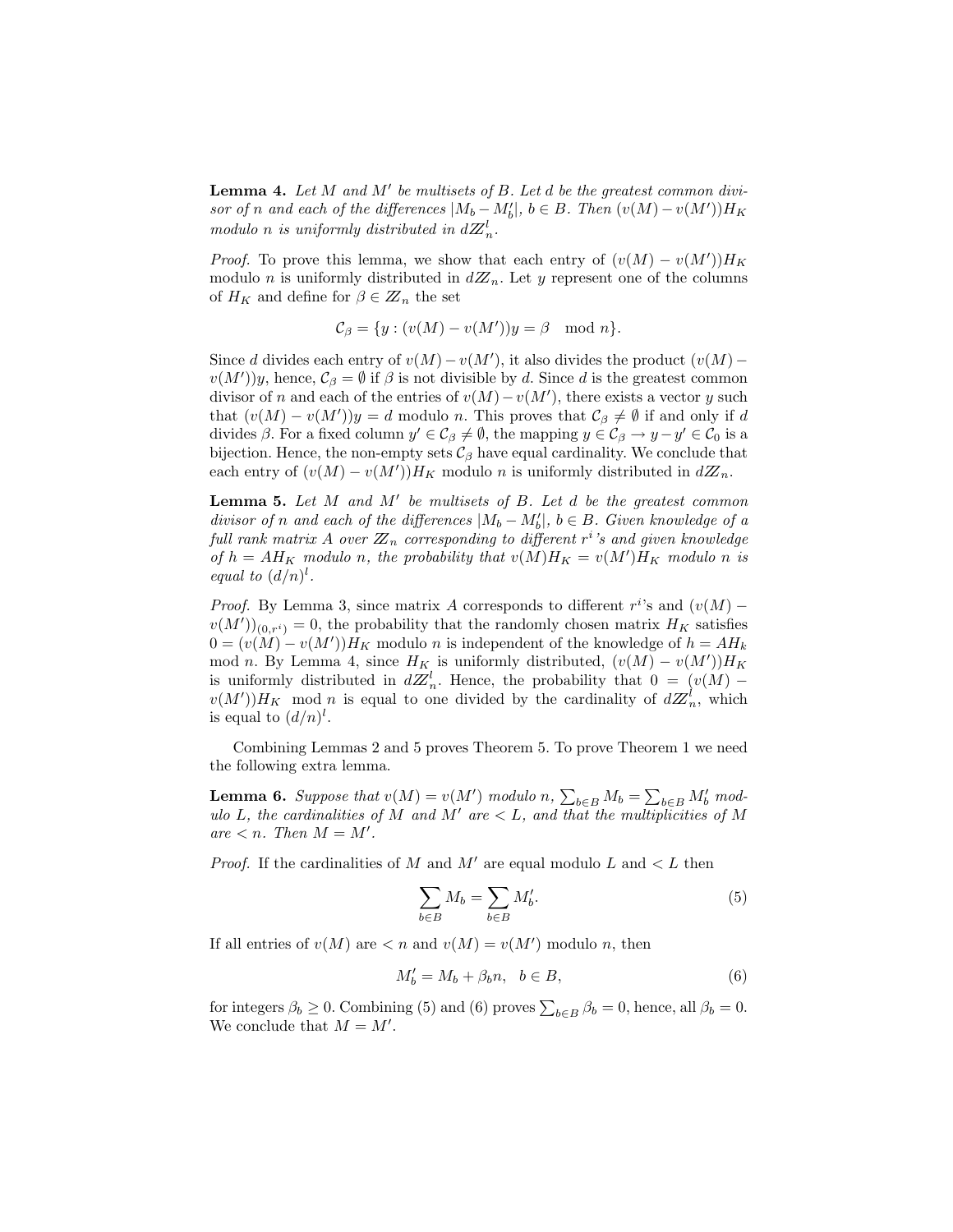Now we are ready to prove Theorem 1.

*Proof.* Let  $\mathcal{A}(\mathcal{H}_K)$  be a probabilistic polynomial time (in  $m_K \approx 3m$ ) algorithm with oracle access to  $(\mathcal{H}_K, +_{\mathcal{H}_K}, \equiv_{\mathcal{H}_K})$ . Then  $\mathcal{A}(\mathcal{H}_K)$  can gain knowledge about at most a polynomial number  $u(m)$  tuples  $[M^i; H_K(M^i)]$  (here  $u(.)$  denotes a polynomial). Furthermore,  $\mathcal{A}(\mathcal{H}_K)$  can search for a collision among at most a polynomial number  $t(m)$  of pairs  $(M, M')$ , where M and M' are multisets,  $M \neq M'$ , and M has multiplicities  $\lt n$ . According to Theorem 5, the probability that  $\mathcal{A}(\mathcal{H}_K)$  finds a collision is at most

$$
t(m)(u(m)^{2}/2^{m}+(d/n)^{l}).
$$

Since  $\mathcal{A}(\mathcal{H}_K)$  can only compute polynomial sized multisets, the cardinality of the multisets M and M' are  $\lt L \approx 2^m$ . This allows us to apply Lemma 6 and conclude that  $0 \neq (v(M) - v(M'))$  modulo n. Hence, the greatest common divisor d of n and each of the differences  $|M_b - M'_b|$ ,  $b \in B$ , is at most  $n/2$ . This leads to

$$
(d/n)^l \le 2^{-l}.
$$

Let  $c > 0$  be any number and suppose that  $2^{-l} \geq m^{-c}$ , or equivalently,  $l \leq$ clog m. Notice that each of the differences  $|M_b - M'_b|$  is polynomial sized in m, hence, d is polynomial sized in m and there exists a number  $e > 0$  such that  $d \leq m^e$  for m large enough. This proves

$$
(d/n)^l \le m^{el}/n^l \approx m^{el}/2^m \le m^{ec \log m}/2^m,
$$

which is at most  $m^{-c}$  for m large enough. We conclude that the probability that  $\mathcal{A}(\mathcal{H}_K)$  finds a collision is at most  $m^{-c}$  for m large enough. This proves Theorem 1 for random matrices  $H_K$ .

Remark. The theorem also holds for a pseudorandom family of hash functions represented as matrices. Suppose that an adversary can compute a collision with a significant probability of success in the case where a pseudorandom family of hash functions is used. We have just shown that an adversary has a negligible probability of success in the case where random hash functions are used. Hence, with a significant probability of success he is able to distinguish between the use of pseudorandom hash functions and the use of random hash functions. This contradicts the definition of pseudorandomness, see [3] for a detailed proof of a similar result.

# B Variants of Additive Hash

A few interesting variants of  $\mathcal{H}_K$  exist. Suppose that  $v(M) = v(M')$  modulo n and that the multiplicities of M and  $M'$  are  $\lt n$ . Then clearly  $M = M'$ . Hence, we do not need Lemma 6 in the proof of Theorem 5. This means that the proof of Theorem 5 does not depend on the cardinalities of  $M$  and  $M'$  to be equal of Theorem 5 does not depend on the cardinalities of M and M to be equal modulo L. We can remove the cardinality  $\sum_{b\in B} M_b$  from the scheme altogether.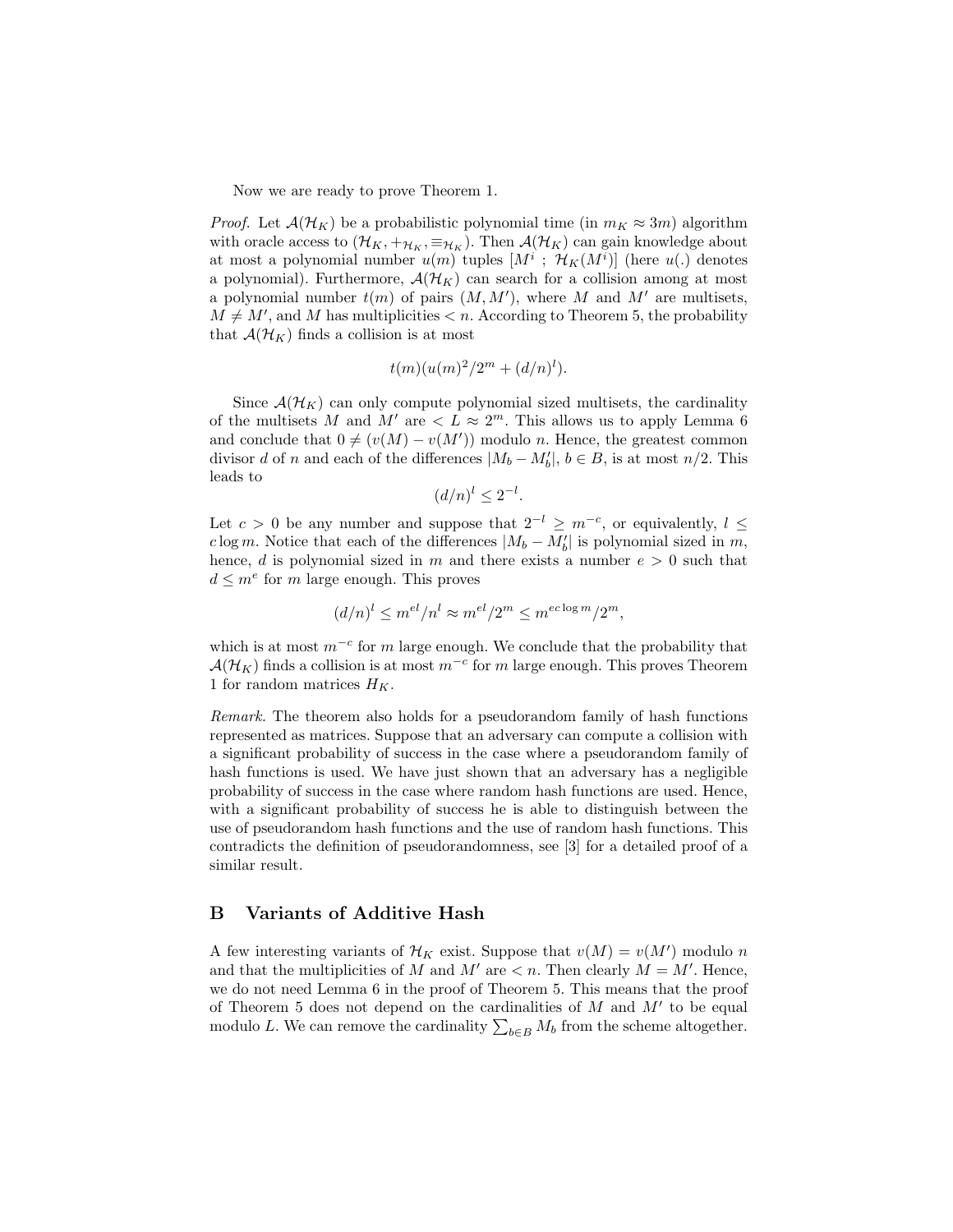For example, for  $n$  exponentially large, the cardinalities and in particular the multiplicities of M and  $M'$  are  $\lt n$ . This proves Corollary 2. An other example is  $n = 2$  and both M and M' are sets, which proves the main result of [3].

Secondly, it is possible to replace the random nonce  $r$  by a counter that gets incremented on each use of  $\mathcal{H}_K$ , or by any other value that never repeats itself in polynomial time. This guarantees with probability 1 that the matrix A corresponds to different  $r^{i}$ 's (see Lemma 2). This removes the need for a random number generator from the scheme. Moreover, shorter values can be used for r as long as the key is changed when r overflows; this reduces the size of the hash.

If  $u = 0$  then the proof of Theorem 5 does not depend on matrix A and its corresponding  $r^i$ 's. Similarly, if sums of hashes,

$$
H_K(0,r) + \sum_{b \in B} M_b H_K(1,b) \mod n,
$$

are hidden from the adversary (he knows which multiset  $M$  is being hashed, but not the value of the sum of hashes) then we can remove  $H_K(0, r)$  from the scheme altogether. As the following corollary shows, complete hiding is not necessary. We can use a pseudorandom permutation to hide sums of hashes.

Corollary 4. (Permuted-MSet-XOR-Hash) The multiset hash corresponding to

$$
\mathcal{H}_{K,K'}(M) = \left[ P_{K'} \left( \bigoplus_{b \in B} M_b H_K(1,b) \right) ; \sum_{b \in B} M_b \mod 2^m \right],
$$

where  $H_K: \{0,1\} \times B \to \mathbb{Z}_2^m$  and  $P_{K'}$  are randomly selected from a pseudorandom family of hash functions and permutations, is set-collision resistant.

(Permuted-MSet-Add-Hash) The multiset hash corresponding to

$$
\mathcal{H}_{K,K'}(M)=P_{K'}\left(\sum_{b\in B}M_bH_K(1,b)\mod 2^m\right)
$$

where  $H_K: \{0,1\} \times B \to \mathbb{Z}_{2^m}$  and  $P_{K'}$  are randomly selected from a pseudorandom family of hash functions and permutations, is multiset-collision resistant.

Notice that the multiset hashes are incremental because  $P_{K'}$  is a permutation and, hence, invertible.

*Proof.* We first consider a random function  $P_{K'}$ . Suppose that the adversary learns u tuples  $[M^i$ ;  $\mathcal{H}_{K,K'}(M^i)]$ . As in Lemma 2, the probability that two permuted sums of hashes in the u tuples are equal is at most  $u^2/2^m$ . If all of them are unequal to one another then matrix  $AH_K$  (defined without the part corresponding to the random nonce) is uniformly distributed and not known to the adversary (since  $P_{K'}$  is a random function). Hence, the probability that  $v(M)H_K = v(M')H_K$  modulo n is statistically independent of the knowledge of the adversary. This can be used instead of Lemma 5 to prove Theorems 5 and 1. This result also holds for a pseudorandom family of permutations  $P_{K'}$ , see the remark at the end of the proof of Theorem 1 in Appendix A.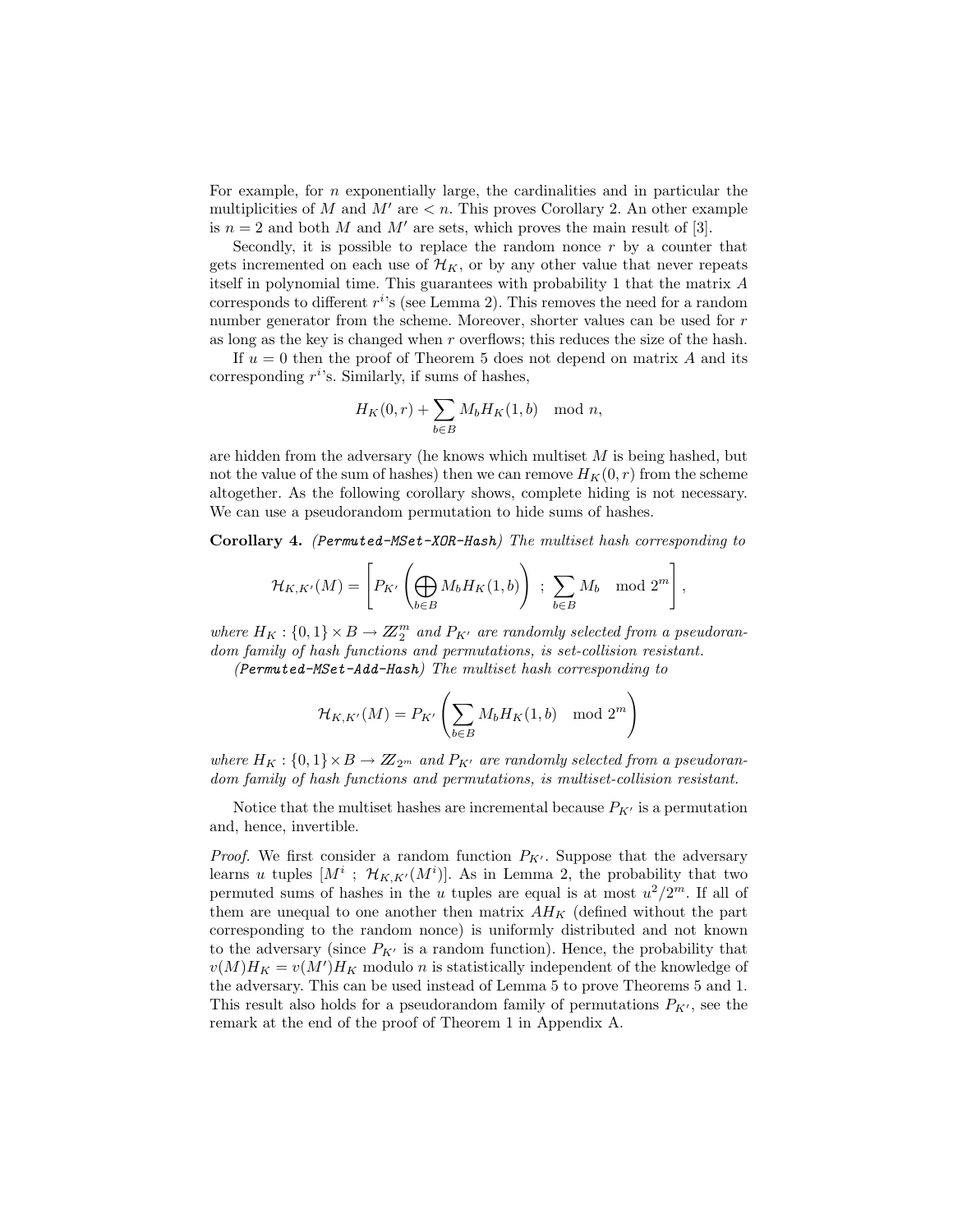## C Proof of Collision Resistance of Multiplicative Hash

In the following lemma  $\mathcal{A}(.)$  is a probabilistic polynomial time (in log q) algorithm which outputs weights<sup>6</sup>  $w_1, \ldots, w_u \in \mathbb{Z}_{q-1}$  for a polynomial number of Fitum which outputs weights  $w_1, \ldots, w_u \in \mathbb{Z}_{q-1}$  for a polynomial number of random inputs  $x_1, \ldots, x_u \in GF(q)$  such that  $1 = \prod_i x_i^{w_i}$  with probability at least  $\rho$ . We show that if such an algorithm exists then we can break the DL problem in  $GF(q)$  in polynomial time with probability at least  $\rho$ .

**Lemma 7.** Let  $A(.)$  be a ppt algorithm such that there exists a number c such that for  $u \leq (\log q)^c$ ,

$$
Prob\left\{ (x_i \leftarrow GF(q))_{i=1}^u, (w_i \in Z_{q-1})_{i=1}^u \leftarrow \mathcal{A}(x_1, \dots, x_u) : \atop 1 = \prod_i x_i^{w_i}, \quad \exists_i w_i \neq 0, \quad \forall_i |w_i| \leq (\log q)^c \right\} \geq \rho.
$$
 (7)

Let g be a generator of  $GF(q)$ . Then there exists a probabilistic polynomial time  $(in log q)$  algorithm  $A'(.)$  such that

$$
Prob\{y \leftarrow GF(q), x \leftarrow \mathcal{A}'(y) : y = g^x\} \ge \rho/(\log q)^c.
$$

In words, given a random  $y \in GF(q)$ , we are able to find the discrete log of y in  $GF(q)$  with probability at least  $\rho/(\log q)^c$ .

*Proof.* Let  $y \leftarrow GF(q)$ . Select a polynomial number u of random elements  $r_1, \ldots, r_u$  in  $\mathbb{Z}_{q-1}$  and  $j \in \{1, \ldots, u\}$  and compute

$$
x_j = yg^{r_j}
$$
 and  $x_i = g^{r_i}$  for  $i \neq j$ .

Compute  $(w_1, \ldots, w_u) \leftarrow \mathcal{A}(x_1, \ldots, x_u)$ . Since by construction the  $x_i$ s have been chosen uniformly at random, we know that with probability at least  $\rho$  the weights  $w_1, \ldots, w_u \in \mathbb{Z}_{q-1}$  are computed such that they are not all equal to zero,  $|w_j| \leq (\log q)^c$ , and  $\overline{ }$ 

$$
1 = \prod_i x_i^{w_i} = y^{w_j} g^{\sum_i r_i w_i}.
$$
\n
$$
(8)
$$

Since the u inputs are in random order, the probability that  $w_i \neq 0$  is at least

$$
1/u \ge (\log q)^{-c}.
$$

Suppose that  $w_j \neq 0$ . Let d be the greatest common divisor between  $w_j$  and  $q-1$ . Then<sup>7</sup>  $w_j/d$  is invertible in  $\mathbb{Z}_{q-1}$ . By using the Chinese remainder theorem (assuming that we know the factorization of  $q-1$ ), we are able to compute the inverse of  $w_j/d$  in  $Z_{q-1}$  in polynomial time. Denote this inverse by  $w'_j$ . From (8) we infer that  $\overline{ }$ 

$$
y^d = g^{-w'_j \sum_i r_i w_i}.
$$

 $^6$  Not all equal to zero and each of them bounded by a polynomial number.

<sup>&</sup>lt;sup>7</sup> Division  $\bar{}/$  denotes division over integers, not over  $\mathbb{Z}_{q-1}$  (since d has no inverse in  $\mathbb{Z}_{q-1}$ , we can not divide  $w_j$  by d in  $\mathbb{Z}_{q-1}$ ).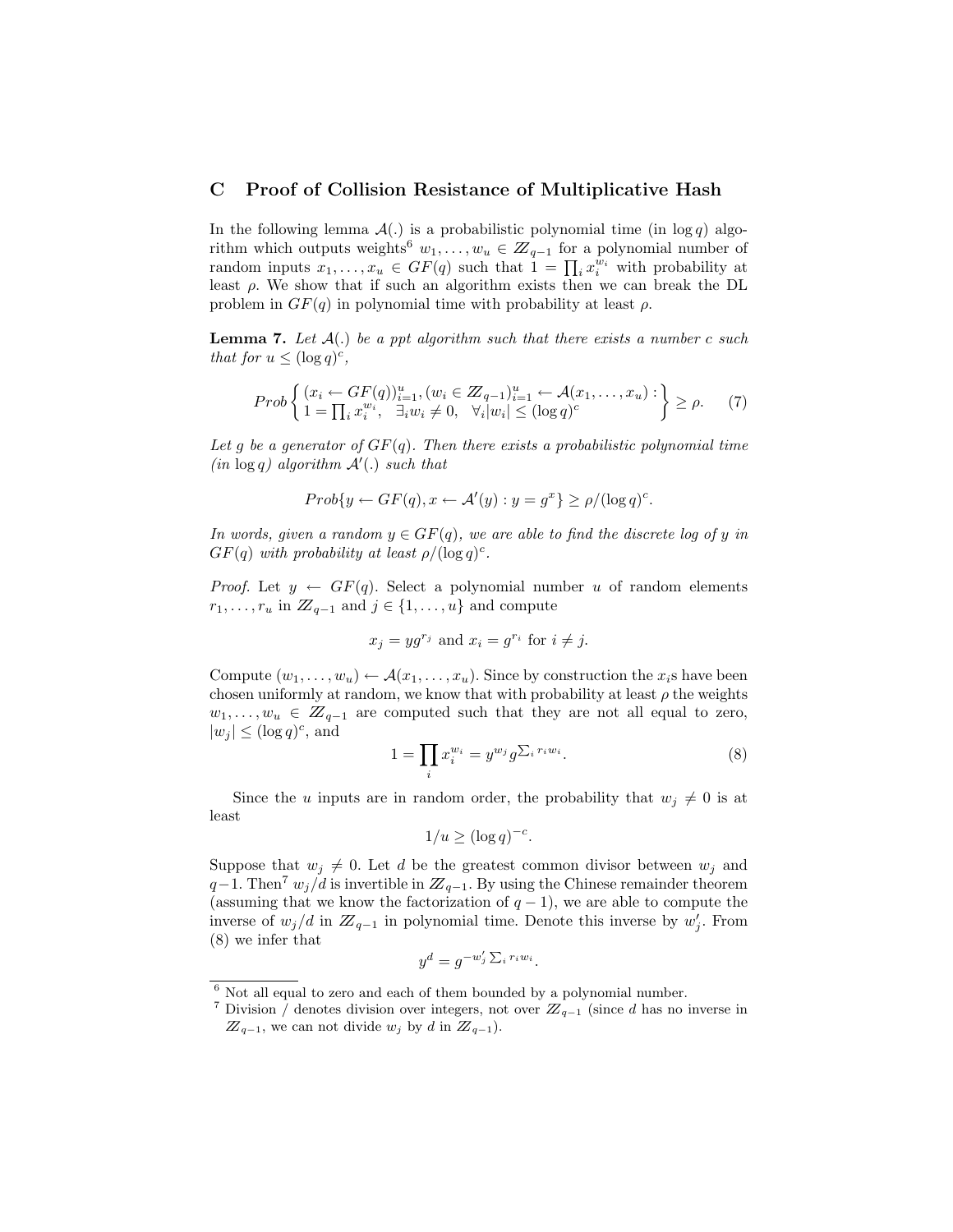Notice that if  $y^d = g^s$  and  $y = g^t$ , then  $g^{dt} = g^s$ , that is  $dt = s$  modulo  $q - 1$ . Recall that d divides  $q-1$ . For this reason d must also divide s. Let  $d' = (q-1)/d$ and  $s' = s/d$ . Both can be computed in polynomial time as we have shown. Now y can be expressed as one of the roots

$$
y = g^{s'+jd'},
$$

where  $0 \leq j \leq d-1$ . Since  $d \leq |w_j| \leq (\log q)^c$ , each of the roots can be checked in polynomial time. This proves the lemma.

The DL assumption states that for all ppt algorithms  $\mathcal{A}(.)$ , any number c, and Q large enough,

*Prob* 
$$
\left\{ \begin{aligned} q &\ge Q \text{ is a prime power, } g \text{ generates } GF(q), \\ y &\leftarrow GF(q), x \leftarrow \mathcal{A}(q, y) \end{aligned} \right. : y = g^x \right\} \le (\log q)^{-c}.
$$

We are ready to prove Theorem 2.

*Proof.* Suppose that there exists a number  $c$  and a probabilistic polynomial time algorithm  $\mathcal{B}(H)$ , which runs in time  $u = (\log q)^c$ , with access to a random oracle H which outputs with probability  $\rho \geq 1/u$  a collision M for M'. That is,  $M \neq M'$ , M and M' are polynomial sized  $\lt u$ , and

$$
\mathcal{H}(M) = \prod_{b \in B} H(b)^{M_b} = \prod_{b \in B} H(b)^{M'_b} = \mathcal{H}(M').
$$

This means that

$$
1 = \prod_{b \in B} H(b)^{M_b - M'_b},
$$

there is a polynomial number  $M_b$ 's and  $M_b'$ 's unequal to zero, for all  $b \in B$  the absolute value  $|M_b - M'_b| < u$  is polynomial sized, and there exists a  $b \in B$  such that  $M_b - M'_b \neq 0$ .

Let C be an algorithm that goes from  $GF(q)^u$  to  $B \to GF(q)$ , where  $B \to$  $GF(q)$  denotes the set of oracles with inputs in B and outputs in  $GF(q)$ . C is chosen such that  $\mathcal{C}(x_1,\ldots,x_u)$  returns  $x_1$  when it is called for the first time on some input  $y_1, x_2$  when it is called for the first time on some input  $y_2$  different from  $y_1$ , and so on.

When  $x_1, \ldots, x_u$  are chosen randomly,  $\mathcal{C}(x_1, \ldots, x_u)$  cannot be distinguished from a random oracle by  $\beta$  because  $\beta$  cannot query  $\beta$  more than u times. Therefore, if we let A be the composition of B and C, A is able to find a collision for H with probability  $\rho$  when its inputs are chosen uniformly at random. Moreover,  $A$  is a ppt algorithm satisfying (7), so by Lemma 7,  $A$  can break the discrete log problem in  $GF(q)$  in polynomial time with probability at least  $\rho/(\log q)^c \geq (\log q)^{-2c}$ . This contradicts the DL assumption. So B does not exist, which proves multiset-collision resistance.

Because oracle access to  $H$  is stronger than oracle access to  $H$ , this proves Theorem 2 when  $H$  is a random oracle. The result carries over to poly-random functions because they are indistinguishable from random functions by ppt algorithms.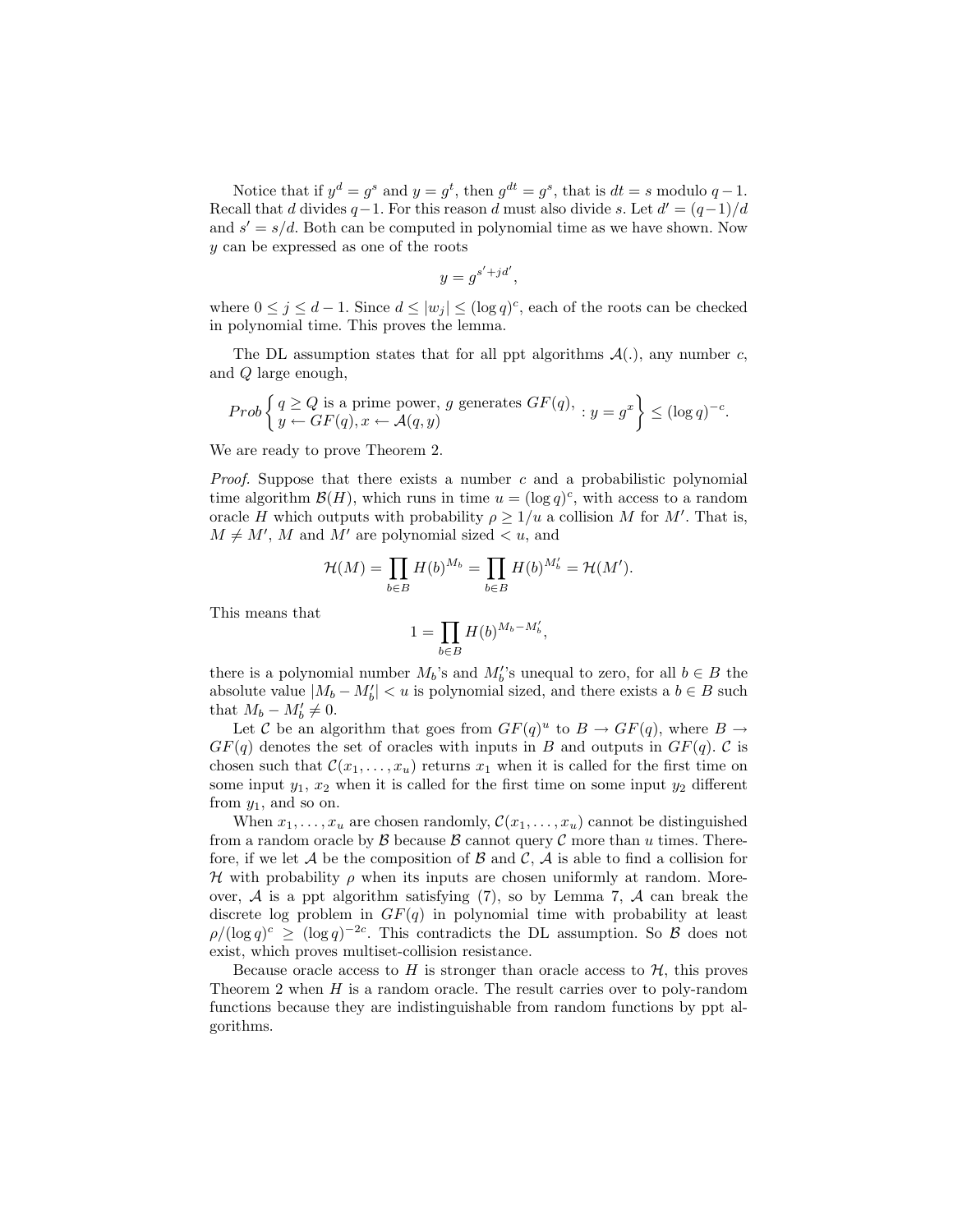*Remark.* Supposing that  $H$  is a random oracle is a strong assumption. Compared to the MSet-XOR-Hash and MSet-Add-Hash we do not need a secret key (as the seed of a pseudorandom family of hash functions) at all. We refer to [5] for a discussion into what extent the random oracle assumption can be met in practice.

# D Proof of Collision Resistance of Vector Additive Hash

If  $r$  is a fixed constant in the  $MSet-Add-Hash$ , then we are again vulnerable for the attack described for the MSet-XOR-Hash, where r is a fixed constant. The main difference is that the attack is not modulo  $n = 2$  but modulo  $n =$  $2<sup>m</sup>$ . This means that the linear combination may lead to a collision with large multiplicities. This would give a non-polynomial sized collision and does not defeat the multiset collision resistance. It turns out that this problem is related to a weighted knapsack problem (see also [4]). In this sense MSet-Add-Hash remains multiset collision resistant, even if the pseudorandom family of hash functions  $H_K$  is replaced by a single random function avoiding the use of a secret key as in MSet-Mu-Hash.

The weighted knapsack (WK) assumption is defined as follows. For all ppt algorithms  $\mathcal{A}(.)$ , any number c, q large enough, and  $u \leq (\log q)^c$ ,

$$
Prob\left\{ \begin{aligned} (x_i &\leftarrow Z_q)_{i=1}^u, (w_i \in Z_q)_{i=1}^u \leftarrow \mathcal{A}(x_1, \dots, x_u) : \\ 0 &\in \sum_i w_i x_i \mod q, \quad \exists_i w_i \neq 0, \quad \forall_i |w_i| \leq (\log q)^c \end{aligned} \right\} \leq (\log q)^{-c}.
$$

Notice the resemblance with (7), where multiplication in  $GF(q)$  is now replaced by addition modulo  $q$  (where  $q$  can be any integer and does not need to be a prime power). It remains unclear to what extent Ajtai's work [1] relates this problem to the worst-case shortest vector problem. It is an open problem whether to believe in the WK assumption.

Let  $H : B \to \mathbb{Z}_q$  be a poly-random function. We define

$$
\mathcal{H}(M) = \sum_{b \in B} M_b H(b) \mod q,\tag{9}
$$

 $\equiv_{\mathcal{H}}$  to be equal to =, and  $+_{\mathcal{H}}$  to be addition modulo q (q plays the role of  $2^m$ ) in MSet-Add-Hash). The proof of the next theorem is similar to the proof of Theorem 2 in Appendix C.

**Theorem 6.** Under the WK assumption,  $(\mathcal{H}, +_{\mathcal{H}}, \equiv_{\mathcal{H}})$  as defined in (9) is multiset collision resistant.

For completeness, we introduce a multiset hash corresponding to parameters For completeness, we introduce a multiset hash corresponding to parameters  $n = 2^{\sqrt{m}}$  and  $l = \sqrt{m}$  (see Section 4). Let  $H : B \to \mathbb{Z}_n^l$  be a poly-random function. Now, we define

$$
\mathcal{H}(M) = \sum_{b \in B} M_b H(b) \mod n,
$$